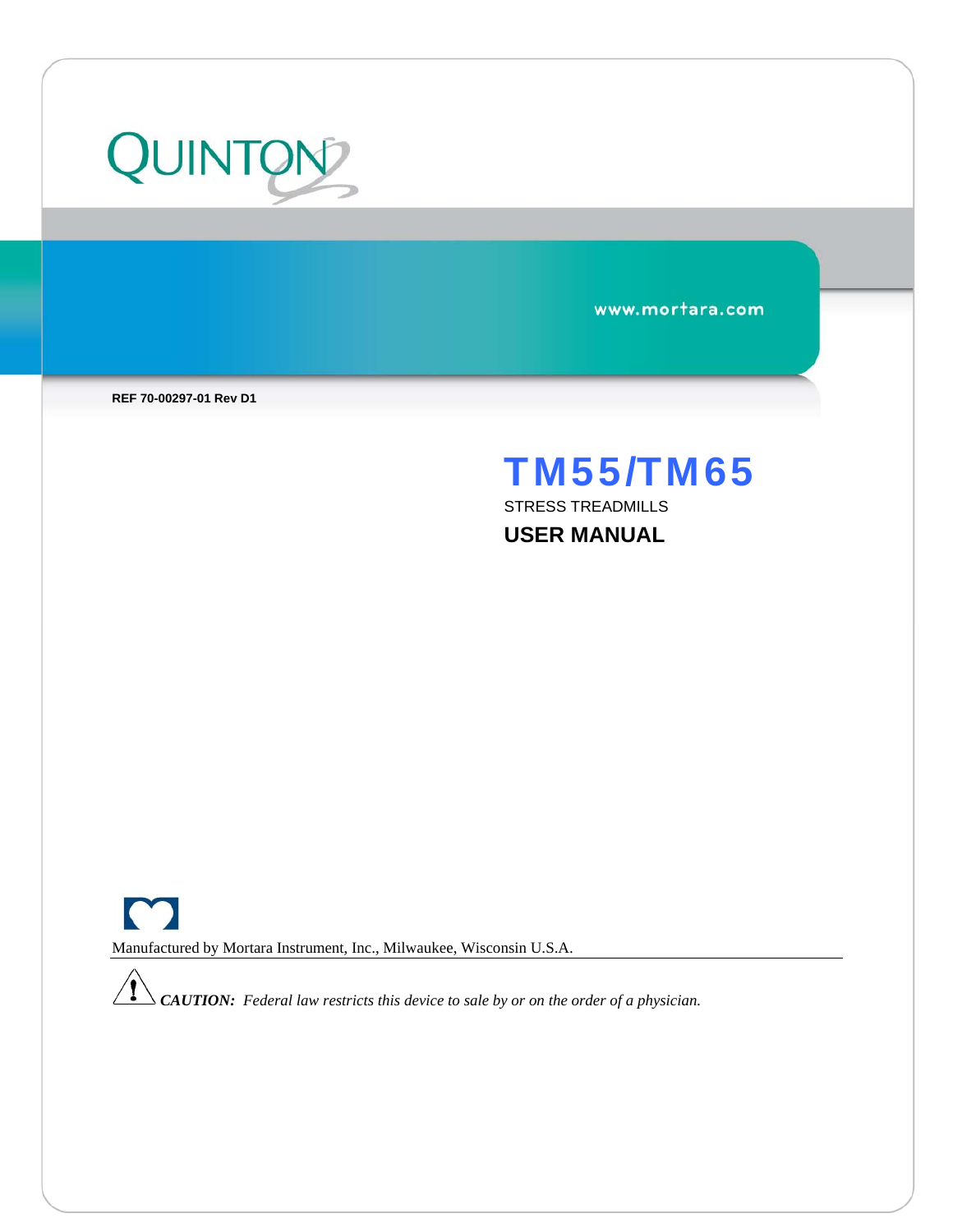

Copyright © 2015 by Mortara Instrument, Inc. 7865 N. 86th Street Milwaukee, Wisconsin 53224

*This document contains confidential information that belongs to Mortara Instrument, Inc. No part of this document may be transmitted, reproduced, used, or disclosed outside of the receiving organization without the express written consent of Mortara Instrument, Inc. Mortara, Burdick, Quinton, Quest, and Q-Stress are registered trademarks of Mortara Instrument, Inc. HeartStride is a trademark of Mortara Instrument, Inc. 2015-11*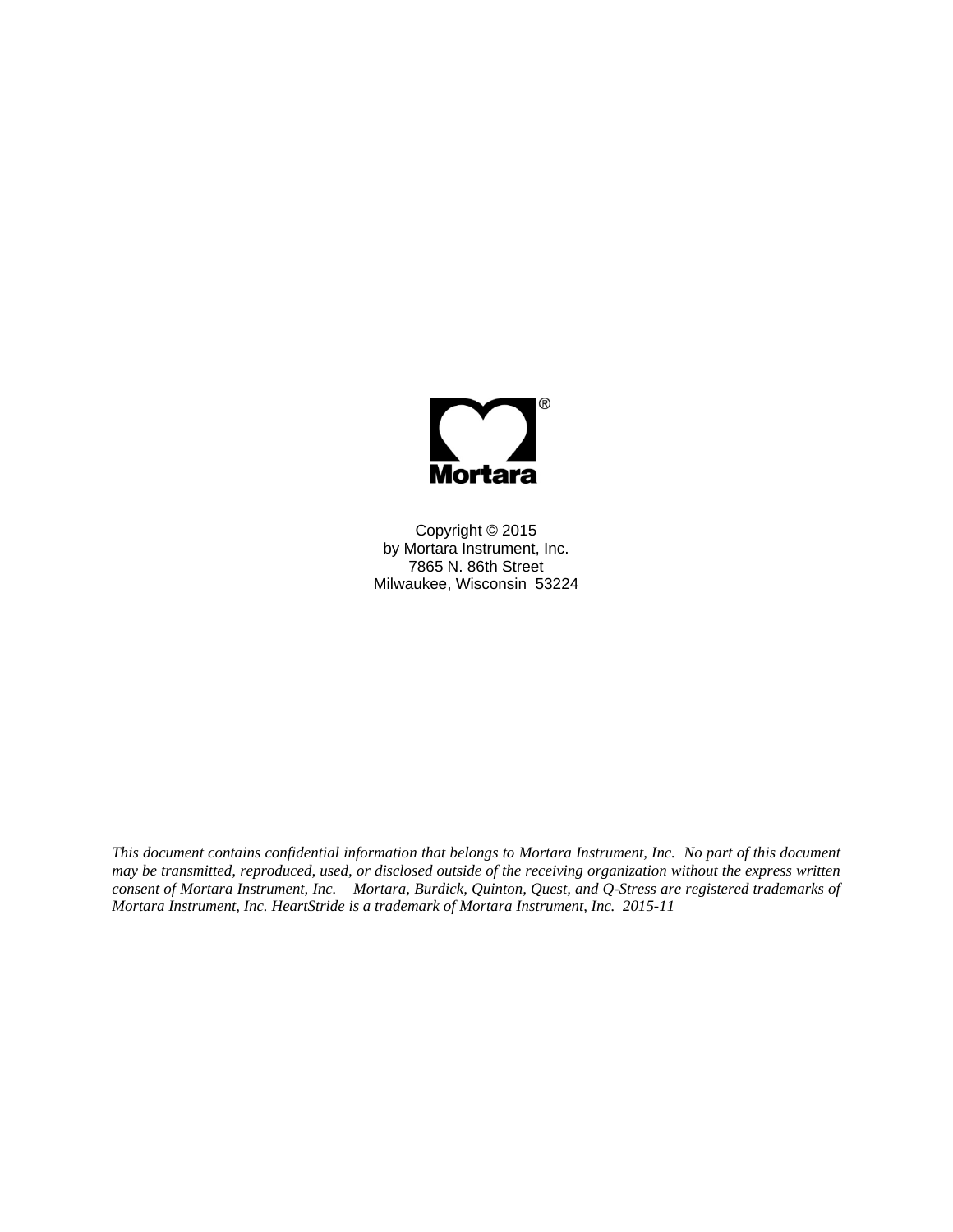## **TABLE OF CONTENTS**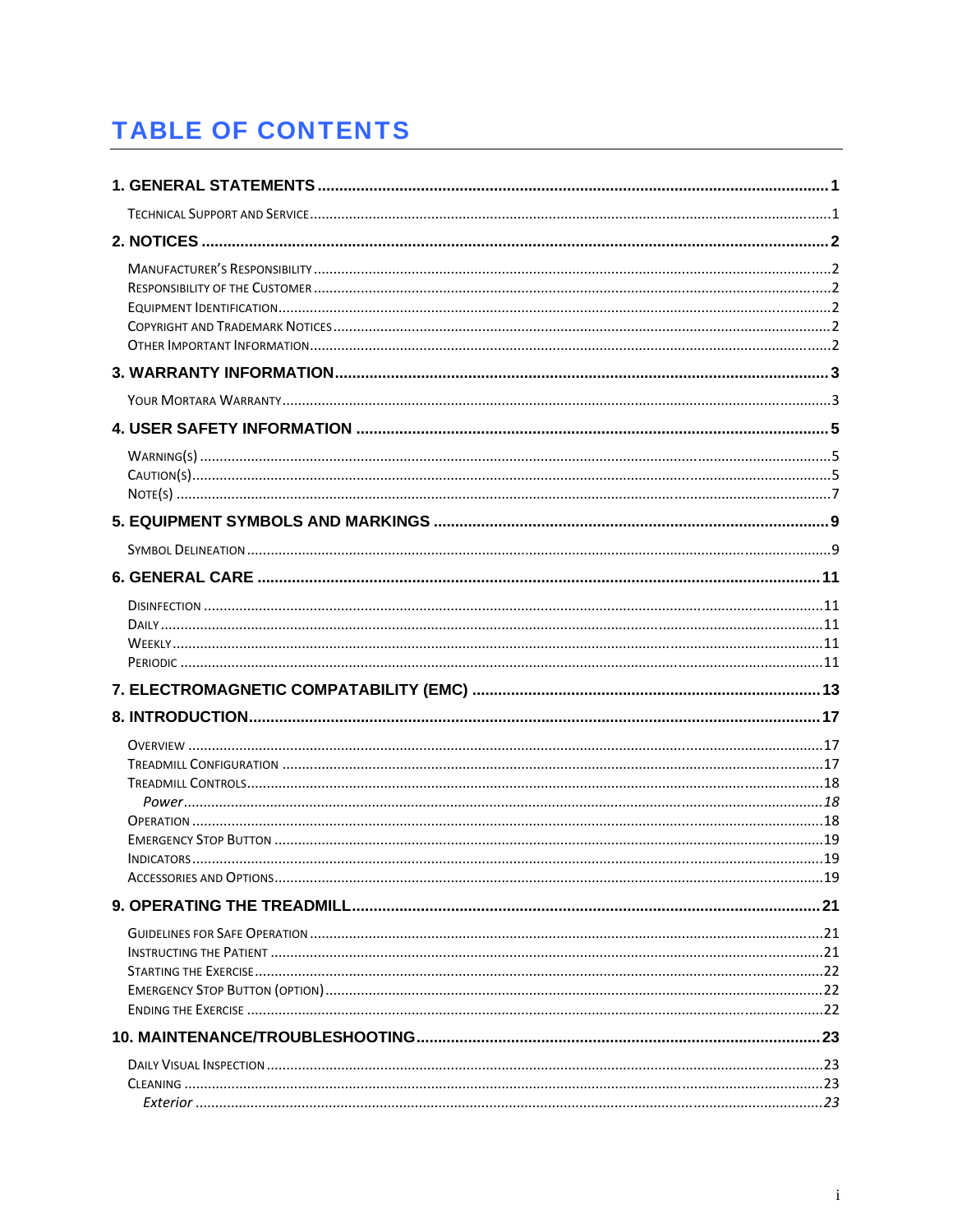#### **TABLE OF CONTENTS**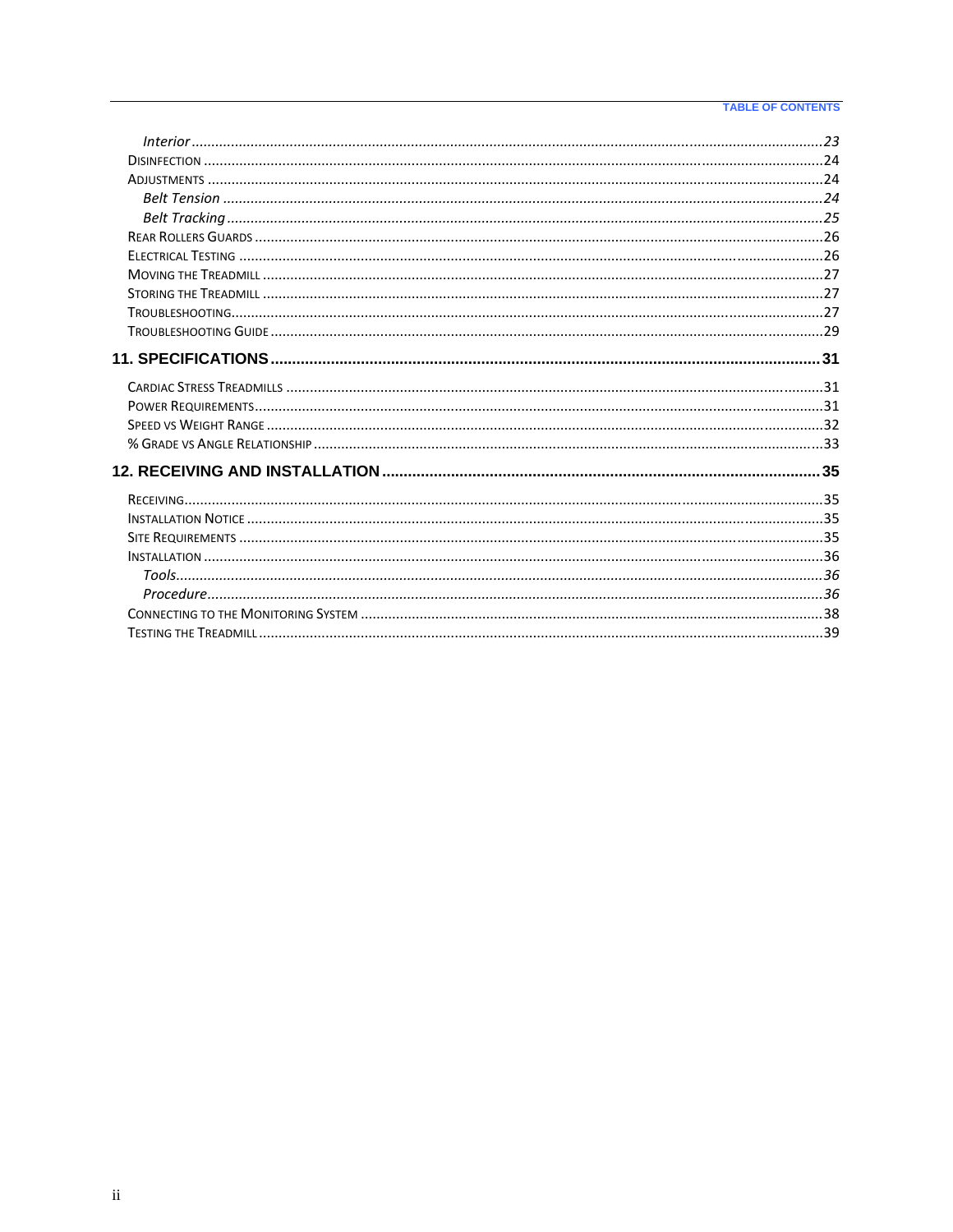## **TABLE OF FIGURES**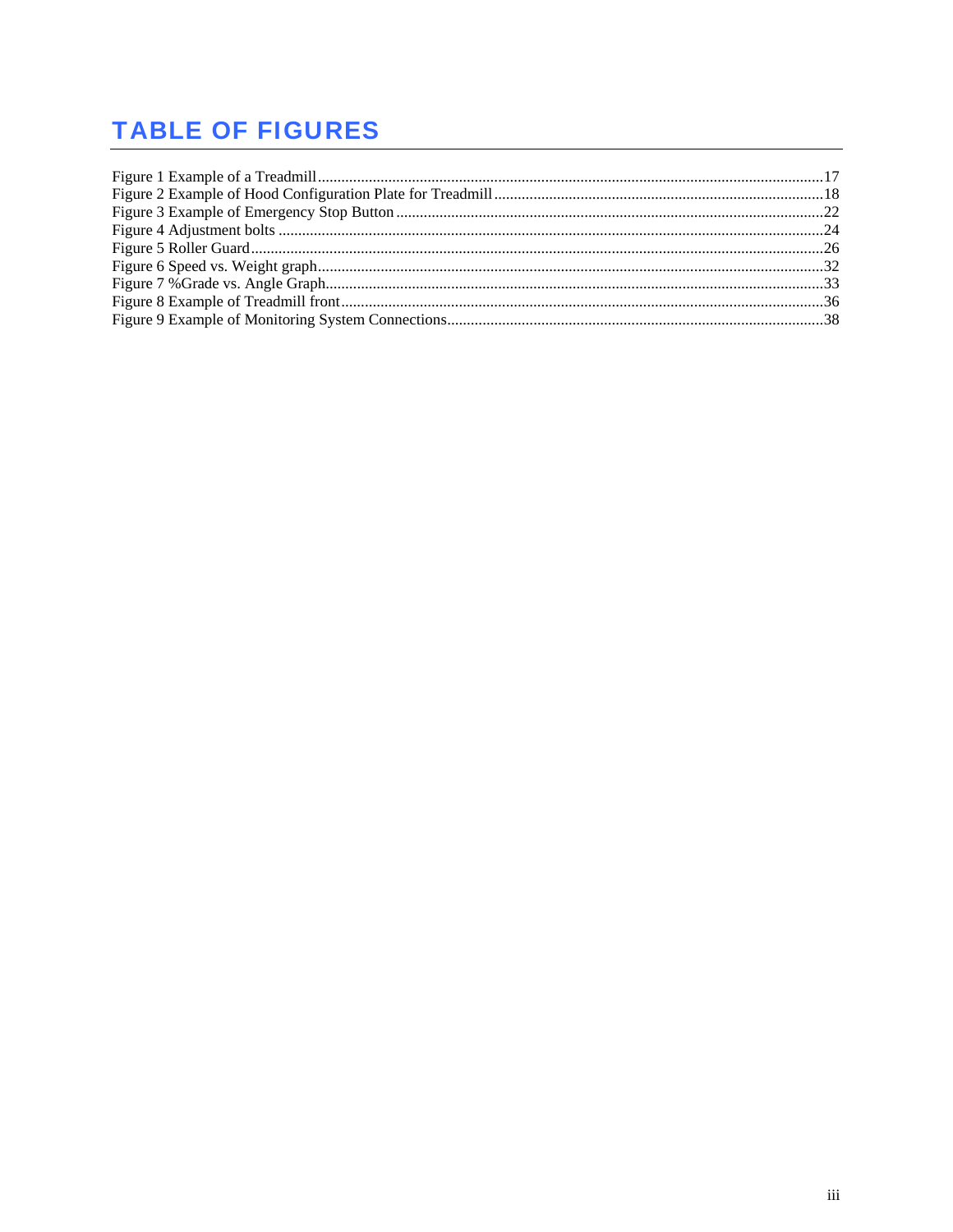**TABLE OF FIGURES**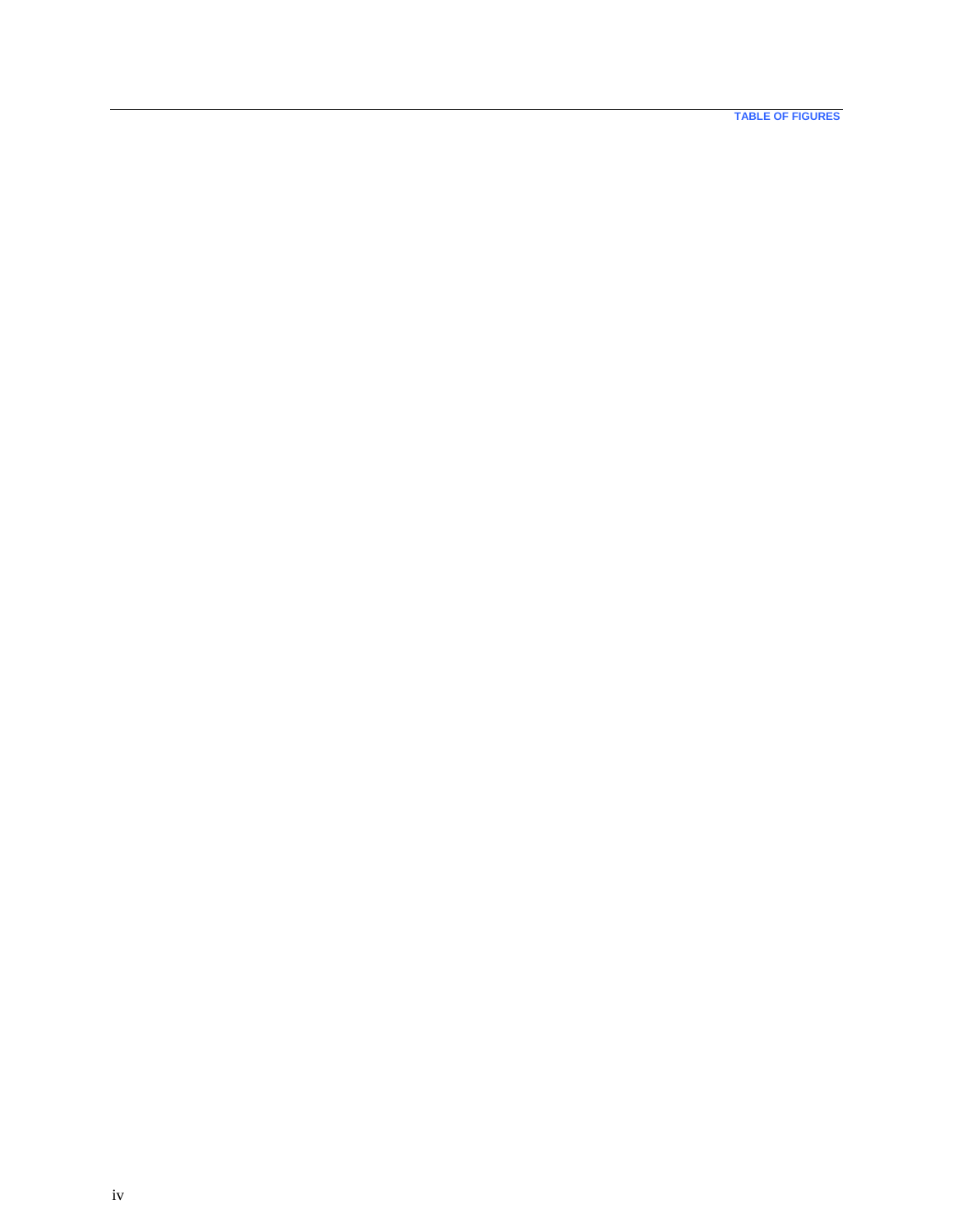## 1. GENERAL STATEMENTS

### Technical Support and Service

#### **Headquarters**

#### **Mortara Instrument, Inc.**

7865 North 86th Street Milwaukee, WI 53224 U.S.A. Tel: 414.354.1600 Tel: 800.231.7437 Fax: 414.354.4760 Internet: http://www.mortara.com

## European Union

#### **Mortara Instrument Europe s.r.l.**

(European Headquarters) Via Cimarosa 103/105 40033 Casalecchio di Reno (BO) Italy Tel: +39.051.298.7811 Fax: +39.051.613.3582

## Service/Technical Support Group

#### **Mortara Instrument, Inc.**

7865 North 86th Street Milwaukee, WI 53224 U.S.A. Tel: 414.354.1600 Service: 888.MORTARA (888.667.8272) Fax: 414.354.4760 E-mail: techsupport@mortara.com

## Sales Support/ Supplies & Accessories

#### **Mortara Instrument, Inc.**

7865 North 86th Street Milwaukee, WI 53224 U.S.A. Tel: 414.354.1600 Fax: 414.354.4760

Hospital Customers: orders.us@mortara.com Physician Practice: orderspc.us@mortara.com<br>U.S. Distribution: orderspc.us@mortara.com orderspc.us@mortara.com

#### **Mortara Instrument Germany**

Bonifaciusring 15 45309 Essen Germany Tel: +49.201.18 55 69 70 Fax: +49.201.18 55 69 77

#### **Mortara Instrument Netherlands**

Postbus 324 5680 AH Best Industrieweg 160b 5683 CG Best **Netherlands** Tel: +31.499.377310 Fax: +31.499.377908

#### **Mortara Instrument Australia**

PO Box 7568 Baulkham Hills NSW 2153 Unit 28, 9 Hoyle Avenue Castle Hill NSW 2154 Australia Tel: +61 2 8070 9303 Fax: +61 2 9899 9478

#### **Mortara Instrument UK Ltd**

Units 11 & 12, Scion House Stirling University Innovation Park Stirling FK9 4NF Scotland Tel: +44.1786.444980 Fax: +44.1786.446630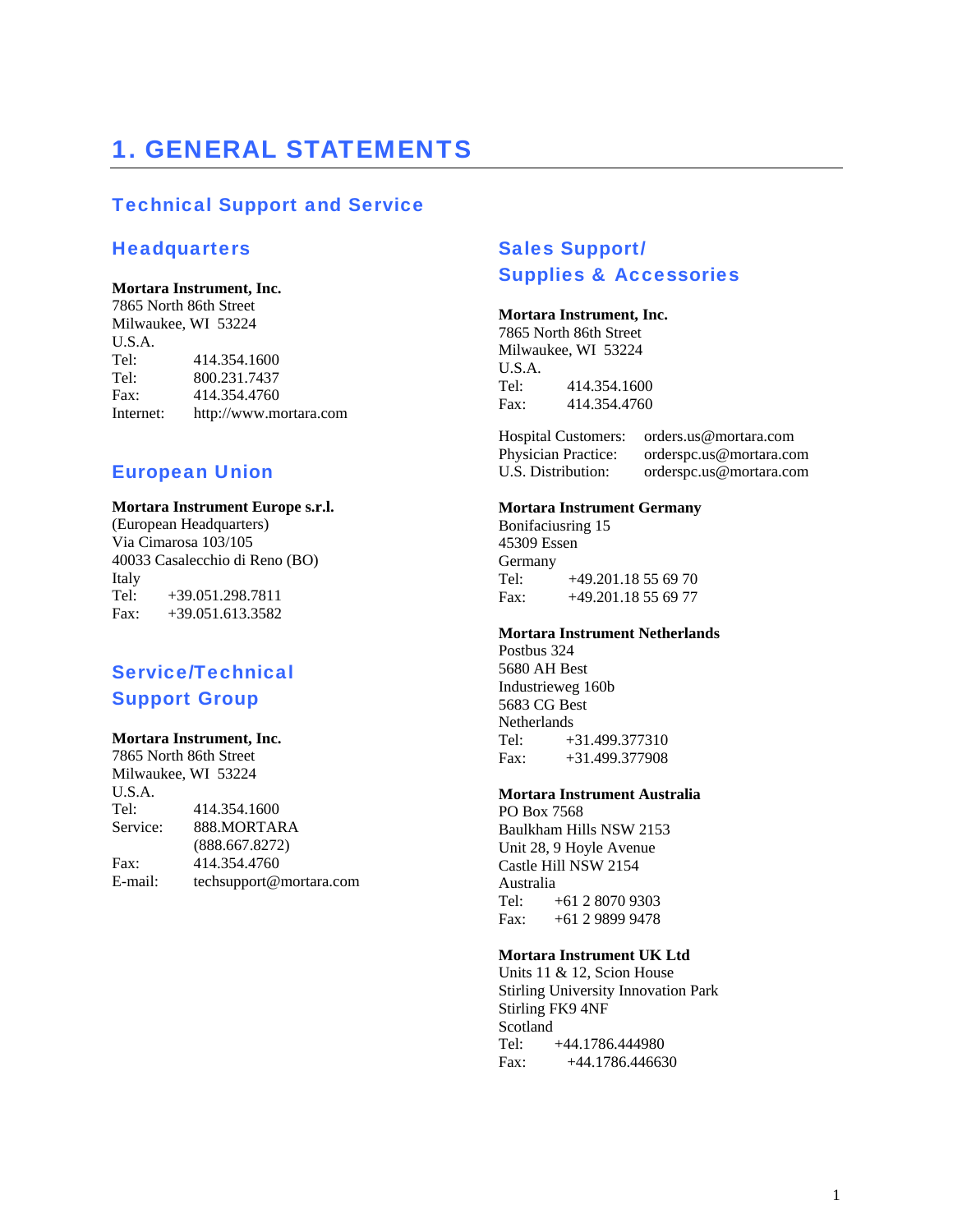## 2. NOTICES

### Manufacturer's Responsibility

Mortara Instrument, Inc. is responsible for the effects on safety and performance only if:

- Assembly operations, extensions, readjustments, modifications, or repairs are carried out by persons authorized by Mortara Instrument, Inc.
- The device is used in accordance with the instructions for use.
- The electrical installation of the relevant room complies with the requirements of appropriate regulations.

### Responsibility of the Customer

The user of this device is responsible for ensuring the implementation of a satisfactory maintenance schedule. Failure to do so may cause undue failure and possible health hazards.

## Equipment Identification

Mortara Instrument, Inc. equipment is identified by a serial and reference number on the back of the device. Care should be taken so that these numbers are not defaced.

## Copyright and Trademark Notices

This document contains information that is protected by copyright. All rights are reserved. No part of this document may be photocopied, reproduced, or translated to another language without prior written consent of Mortara Instrument, Inc.

#### Other Important Information

The information in this document is subject to change without notice.

Mortara Instrument, Inc. makes no warranty of any kind with regard to this material including, but not limited to, implied warranties of merchantability and fitness for a particular purpose. Mortara Instrument, Inc. assumes no responsibility for any errors or omissions that may appear in this document. Mortara Instrument, Inc. makes no commitment to update or to keep current the information contained in this document.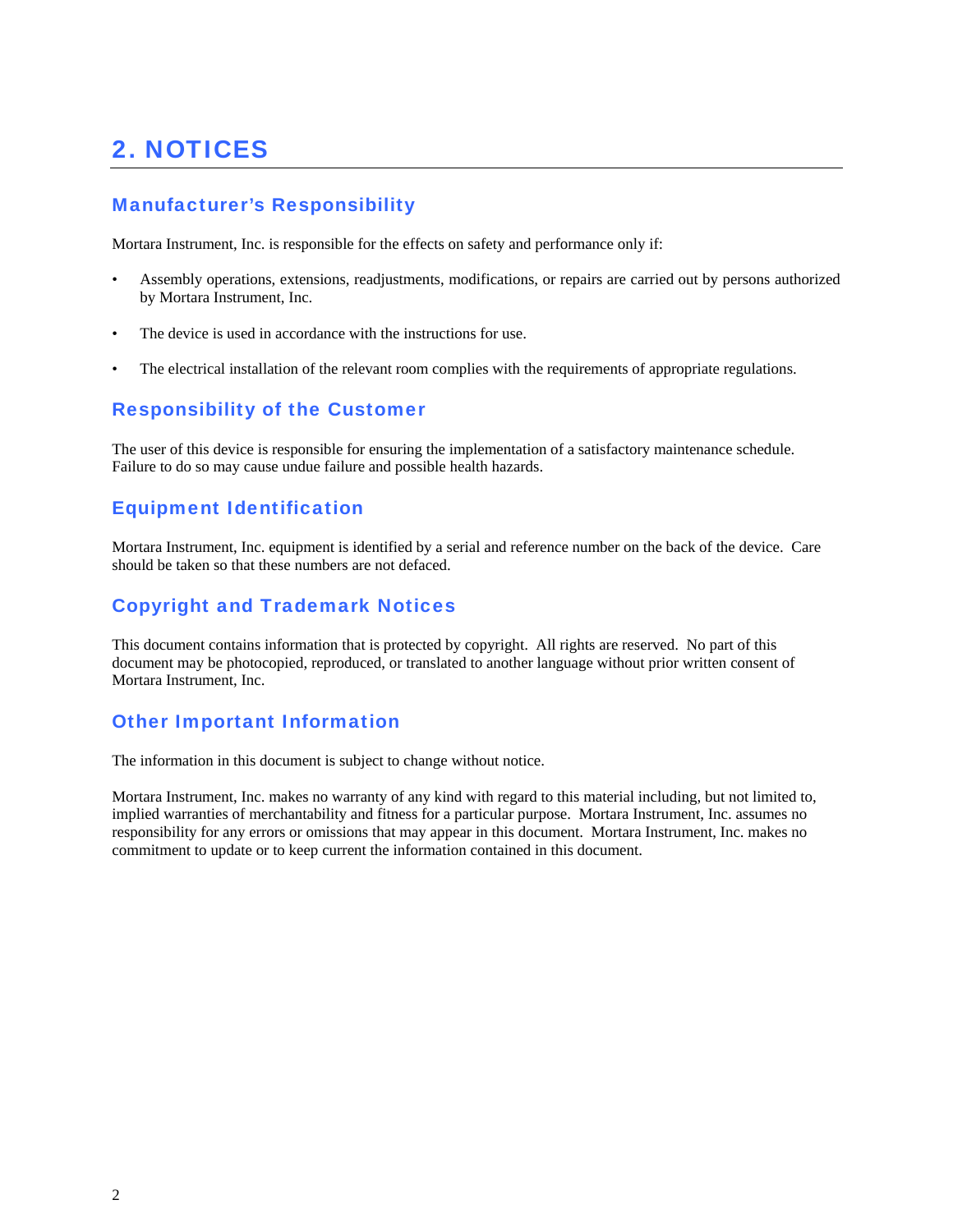## 3. WARRANTY INFORMATION

## Your Mortara Warranty

MORTARA INSTRUMENT, INC. (hereafter referred to as "Mortara") warrants that components within Mortara products (hereafter referred to as "Product/s") will be free from defects in workmanship and materials for the number of years specified on documentation accompanying the product, or previously agreed to by the purchaser and Mortara, or if not otherwise noted, for a period of thirteen (13) months from the date of shipment.

Consumable, disposable or single use products such as, but not limited to, PAPER or ELECTRODES are warranted to be free from defects in workmanship and materials for a period of 90 days from the date of shipment or the date of first use, whichever is sooner.

Reusable product such as, but not limited to, BATTERIES, BLOOD PRESSURE CUFFS, BLOOD PRESSURE HOSES, TRANSDUCER CABLES, Y-CABLES, PATIENT CABLES, LEAD WIRES, MAGNETIC STORAGE MEDIUMS, CARRY CASES or MOUNTS, are warranted to be free from defects in workmanship and materials for a period of 90 days. This warranty does not apply to damage to the Product/s caused by any or all of the following circumstances or conditions:

- a) Freight damage;
- b) Supplies, accessories and internal parts NOT approved by Mortara;
- c) Misapplication, misuse, abuse, and/or failure to follow the Product/s instruction sheets and/or information guides;
- d) Accident;
- e) A disaster affecting the Product/s;
- f) Alterations and/or modifications to the Product/s not authorized by Mortara;
- g) Other events outside of Mortara's reasonable control or not arising under normal operating conditions.

THE REMEDY UNDER THIS WARRANTY IS LIMITED TO THE REPAIR OR REPLACEMENT WITHOUT CHARGE FOR LABOR OR MATERIALS, OR ANY PRODUCT/S FOUND UPON EXAMINATION BY MORTARA TO HAVE BEEN DEFECTIVE. This remedy shall be conditioned upon receipt of notice by Mortara of any alleged defects promptly after discovery thereof within the warranty period. Mortara's obligations under the foregoing warranty will further be conditioned upon the assumption by the purchaser of the Product/s (i) of all carrier charges with respect to any Product/s returned to Mortara's principal place or any other place as specifically designated by Mortara or an authorized distributor or representative of Mortara, and (ii) all risk of loss in transit. It is expressly agreed that the liability of Mortara is limited and that Mortara does not function as an insurer. A purchaser of a Product/s, by its acceptance and purchase thereof, acknowledges and agrees that Mortara is not liable for loss, harm, or damage due directly or indirectly to an occurrence or consequence there from relating to the Product/s. If Mortara should be found liable to anyone under any theory (except the expressed warranty set forth herein) for loss, harm, or damage, the liability of Mortara shall be limited to the lesser of the actual loss, harm, or damage, or the original purchase price of the Product/s when sold.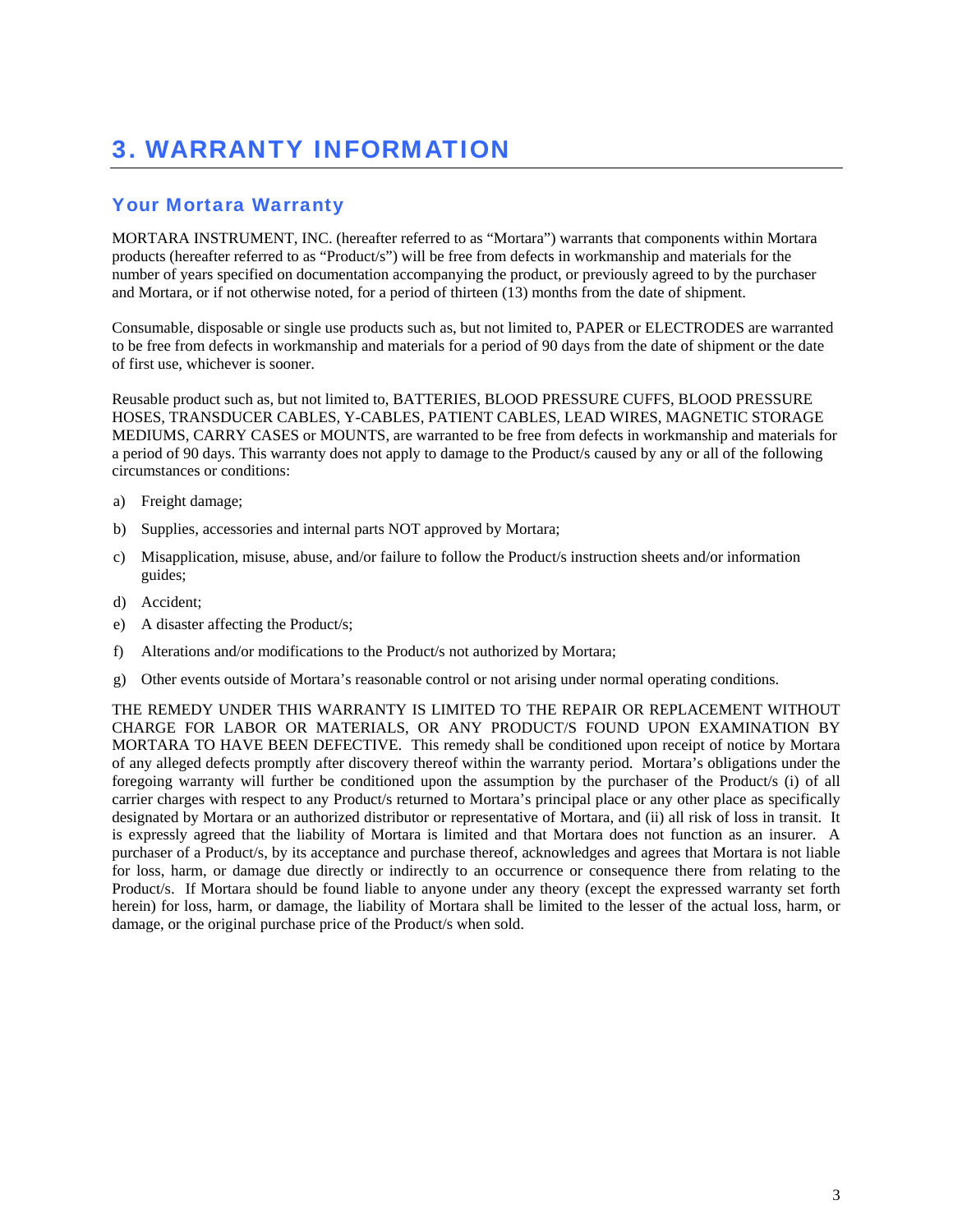EXCEPT AS SET FORTH HEREIN WITH RESPECT TO REIMBURSEMENT OF LABOR CHARGES, A PURCHASER'S SOLE EXCLUSIVE REMEDY AGAINST MORTARA FOR CLAIMS RELATING TO THE PRODUCT/S FOR ANY AND ALL LOSSES AND DAMAGES RESULTING FROM ANY CAUSE SHALL BE THE REPAIR OR REPLACEMENT OF DEFECTIVE PRODUCT/S TO THE EXTENT THAT THE DEFECT IS NOTICED AND MORTARA IS NOTIFIED WITHIN THE WARRANTY PERIOD. IN NO EVENT, INCLUDING THE CLAIM FOR NEGLIGENCE, SHALL MORTARA BE LIABLE FOR INCIDENTAL, SPECIAL, OR CONSEQUENTIAL DAMAGES, OR FOR ANY OTHER LOSS, DAMAGE, OR EXPENSE OF ANY KIND, INCLUDING LOSS OF PROFITS, WHETHER UNDER TORT, NEGLIGENCE OR STRICT LIABILITY THEORIES OF LAW, OR OTHERWISE. THIS WARRANTY IS EXPRESSLY IN LIEU OF ANY OTHER WARRANTIES, EXPRESS OR IMPLIED, INCLUDING, BUT NOT LIMITED TO THE IMPLIED WARRANTY OF MERCHANTABILITY AND THE WARRANTY OF FITNESS FOR A PARTICULAR PURPOSE.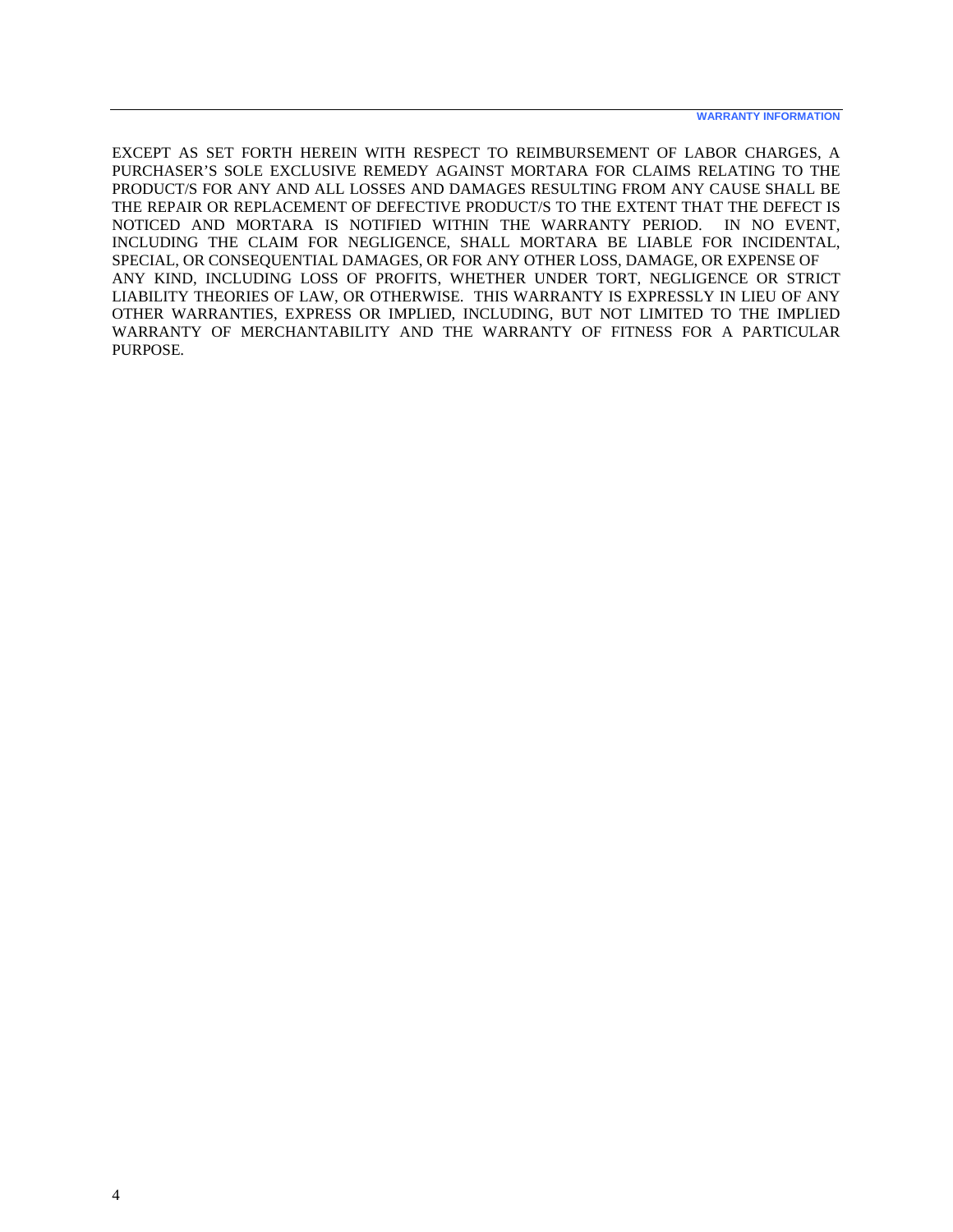## 4. USER SAFETY INFORMATION

**Warning:** This alert identifies hazards that may cause serious personal injury or death.

This alert identifies hazards that may cause minor personal injury, product damage, or property damage.

**Note:** Provides information to further assist in the use of the device.

*NOTE: This manual may contain screen shots and pictures. Any screen shots and pictures are provided for reference only and are not intended to convey actual operating techniques. Consult the actual screen in the host language for specific wording.* 



**Caution:**

- This user guide contains the user and patient safety requirements, operating instructions and maintenance requirements for the Cardiac Stress treadmills, models TM55, and TM65. The user guide is intended for use by trained clinicians working in a clinical setting. It is expected that the clinician will instruct the patient in the proper use of the treadmill and its accessories. Before using the treadmill, read the user guide carefully, noting the safety requirements in this chapter.
- There are no user-serviceable parts in the treadmill. Any attempt by non-authorized personnel to service the equipment may void the warranty. Upon request, we will provide a technical document containing block-level theory of operation, troubleshooting, removal and replacement instructions (by module), maintenance, and other information that will assist appropriately-trained personnel to repair those parts of the equipment designated as repairable.
- The treadmill must be on an appropriate, dedicated electrical circuit with a power rating that meets the electrical specification on the treadmill serial number label. Nothing else should be connected to the circuit.
- As long as the treadmill is plugged into a powered outlet and the treadmill circuit breaker is set to ON, the treadmill is receiving power, even when the monitoring system is turned off. Do not place hands beneath the treadmill while it is plugged in.



- Use only approved equipment. Accessory equipment connected to analog, digital, or power interfaces must be either equipment offered for sale by Mortara Instrument or equipment that, when connected to such interfaces, maintains the safety and specified performance of the overall system and the individual devices. For example, such safety is maintained if the individual equipment and overall system complies with relevant safety requirements found in International Electrotechnical Commission (IEC) standards.
- Read this manual in full before operating the treadmill.
- Before each use of this equipment, check the power receptacle for signs of damage. Do not operate the equipment if the integrity of these items is in question.
- Be sure the connection for the optional Emergency Off switch is secure. Test the switch to verify proper operation. Do not operate the equipment if the integrity of these items is in question.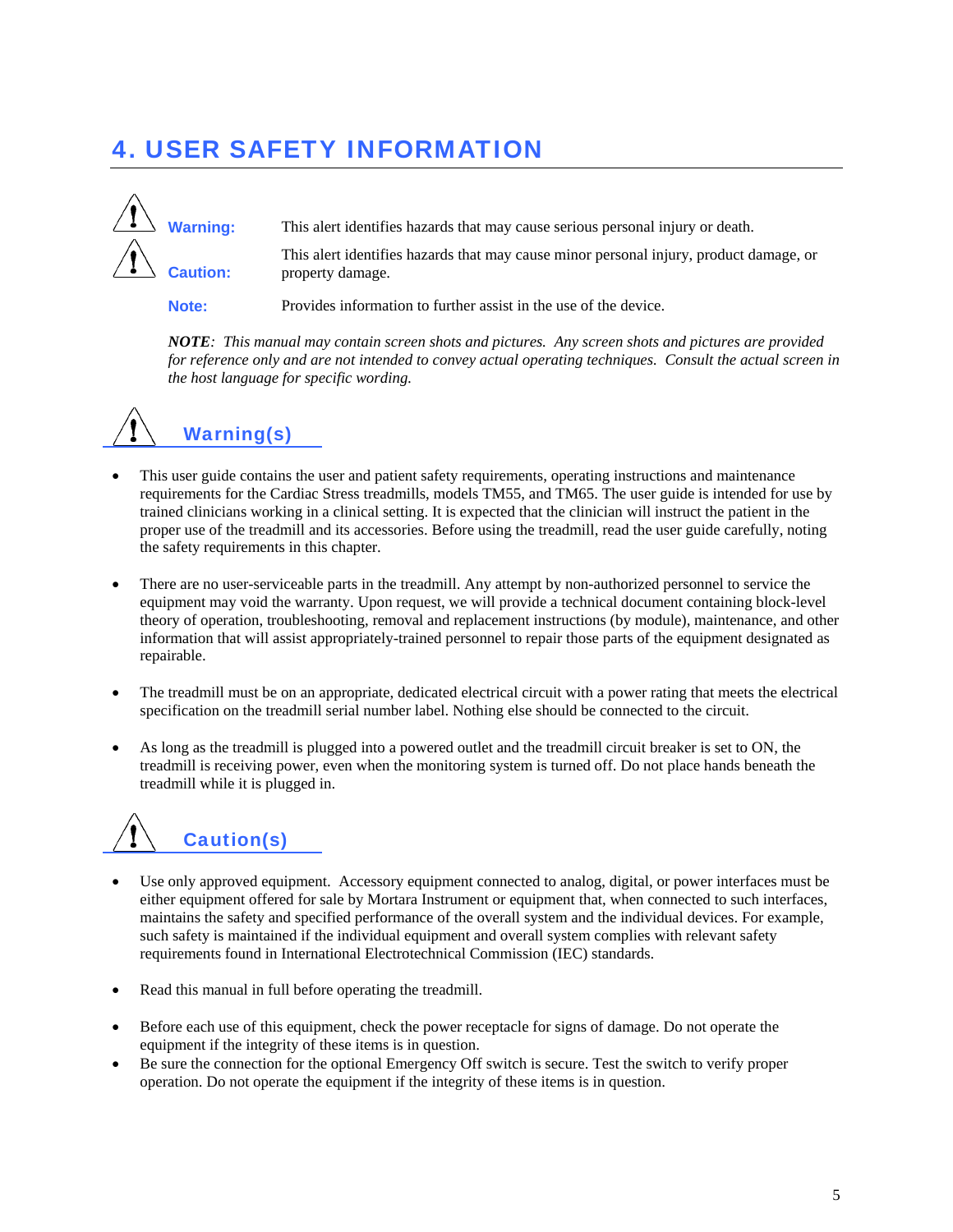- Keep the treadmill area clear. Maintain a minimum open space of 1.5 feet (0.5 meter) on each side and 6 feet (2 meters) at the rear.
- The Cardiac Stress Treadmill should not be used adjacent to or stacked with other equipment. If adjacent or stacked use is necessary, the Cardiac Stress Treadmill should be observed to verify normal operation in the configuration in which it will be used.
- Do not operate this equipment in the presence of flammable anesthetic mixtures.
- Regularly inspect cables and treadmill belts for wear or damage. Do not operate the equipment if the integrity of these items is in question.
- Increased risk due to leakage current can result if this equipment is not grounded properly.
- To avoid potential safety and electrical problems, use parts and accessories that meet specifications as noted in this user guide and the user guide for your stress monitor.
- When connecting auxiliary equipment approved for use with the monitoring system, be certain the summation leakage current does not exceed local or provincial standards.
- Failure to follow these guidelines can produce a serious or possibly fatal electrical shock hazard. Consult a qualified electrician as required.
- Patients and clinicians should secure long hair and loose clothing before using and/or operating the treadmill.
- Do not start the treadmill when someone is standing on the belt.
- Keep speed and grade at the lowest settings when getting on and off the treadmill belt.
- Never place chairs or other objects on treadmills.
- Be aware of a moving treadmill belt.
- Allow sufficient room for patients to maneuver around the system and to safely mount and dismount the treadmill.
- Patients should wear shoes when using the treadmill.
- This treadmill may be equipped with the rapid deceleration profile (optional); if so, it is specifically designed to come to a rapid stop. This feature requires that attendant(s) are available to support and assist the patient user. Attendants MUST be in a position to support and assist the patient when the belt stops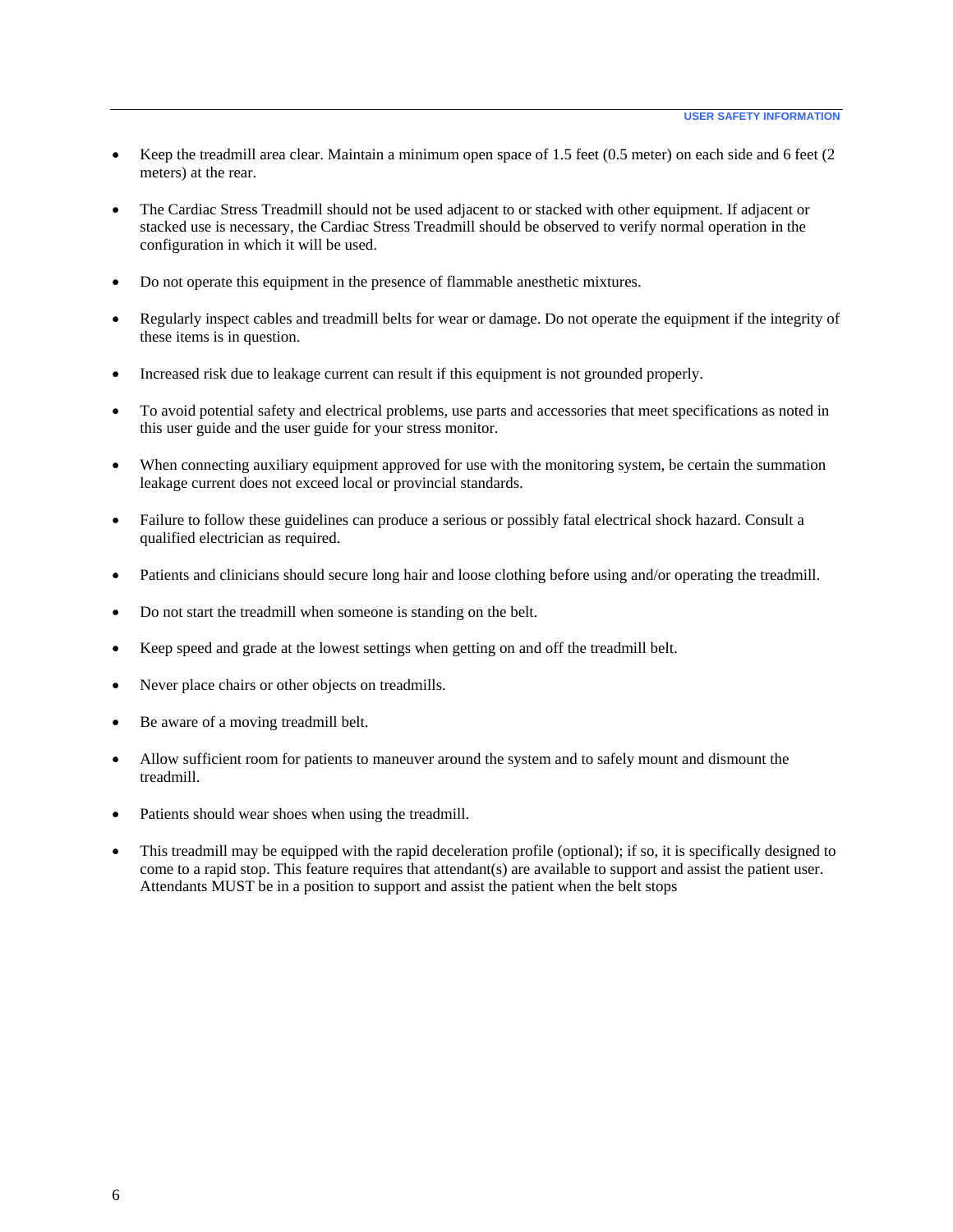## Note(s)

- This equipment is classified Class I, Type B, ordinary equipment, not protected against fluid ingress. It is rated for continuous operation.
- Use of accessories or cables other than those specified, with the exception of accessories or cables sold by the manufacturer as replacement parts for internal components, may result in increased emissions or decreased immunity of the treadmill.
- Keep the area underneath and around the treadmill clear. Make sure cables are clear of the treadmill.
- The following are safety guidelines for operating the treadmill. Ensure the patient understands the proper treadmill mount and dismount procedure. Properly train new staff.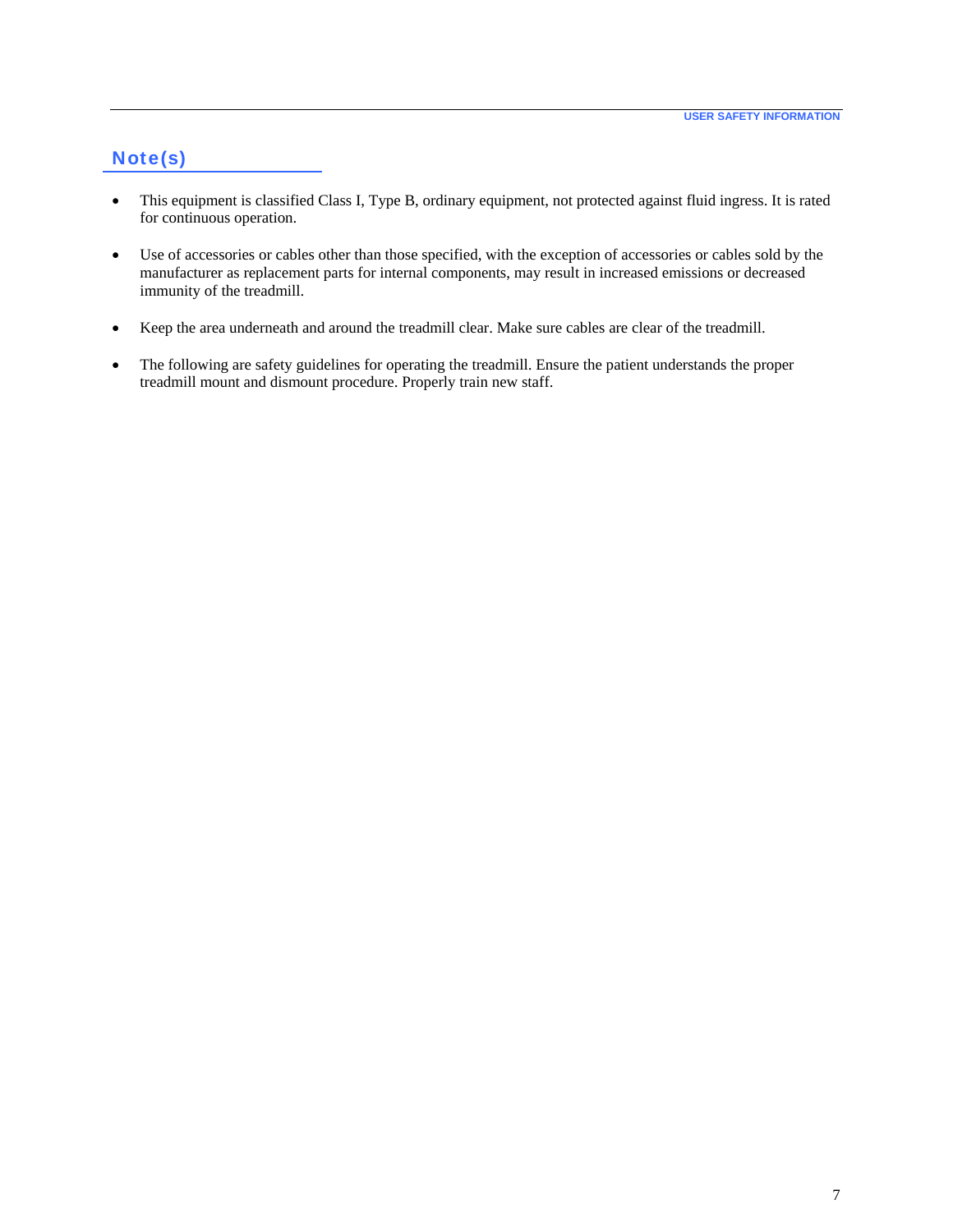**USER SAFETY INFORMATION**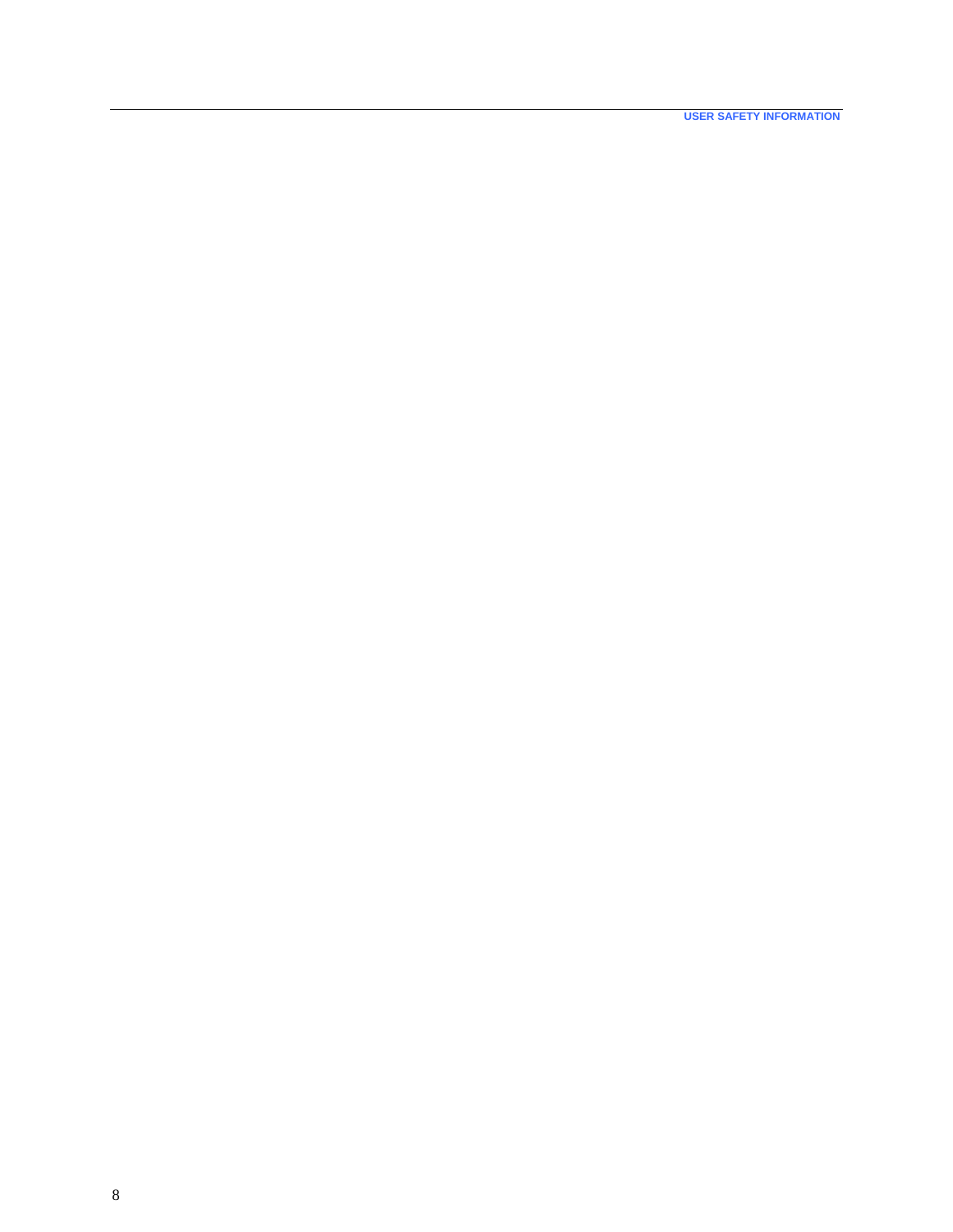## 5. EQUIPMENT SYMBOLS AND MARKINGS

## Symbol Delineation

Your treadmill may display one or more of the following symbols and warning labels for your protection. No single product displays all.

| Caution | Attention: Consult accompanying<br>documents |   | Earth ground (protective)                                                                                                                                                                                               |
|---------|----------------------------------------------|---|-------------------------------------------------------------------------------------------------------------------------------------------------------------------------------------------------------------------------|
|         | Off (power disconnected from mains)          |   | Type B equipment - provides adequate protection<br>against electric shock, particularly regarding<br>allowable leakage current; reliability of the<br>protective earth connection (when present)                        |
|         | On (power connected to mains)                |   | Type BF equipment – contains an F-type isolated<br>patient applied part providing a high degree of<br>protection against electric shock                                                                                 |
|         | Alternating current                          |   | Type BF equipment with defibrillation protection                                                                                                                                                                        |
|         | High voltage                                 |   | Type CF equipment - contains an F-type isolated<br>patient applied part and provides a degree of<br>protection against electric shock higher than that<br>for type BF equipment regarding allowable<br>leakage currents |
|         | Earth ground (functional)                    |   | Type CF equipment with defibrillation protection                                                                                                                                                                        |
|         | Replace fuse only as marked                  |   | Fuse                                                                                                                                                                                                                    |
|         | Mains power                                  |   | Equipotentiality                                                                                                                                                                                                        |
|         | Down                                         |   | Up                                                                                                                                                                                                                      |
|         | Faster                                       |   | Slower                                                                                                                                                                                                                  |
| Warning | Warning                                      | т | Timed fuse (slo-blo)                                                                                                                                                                                                    |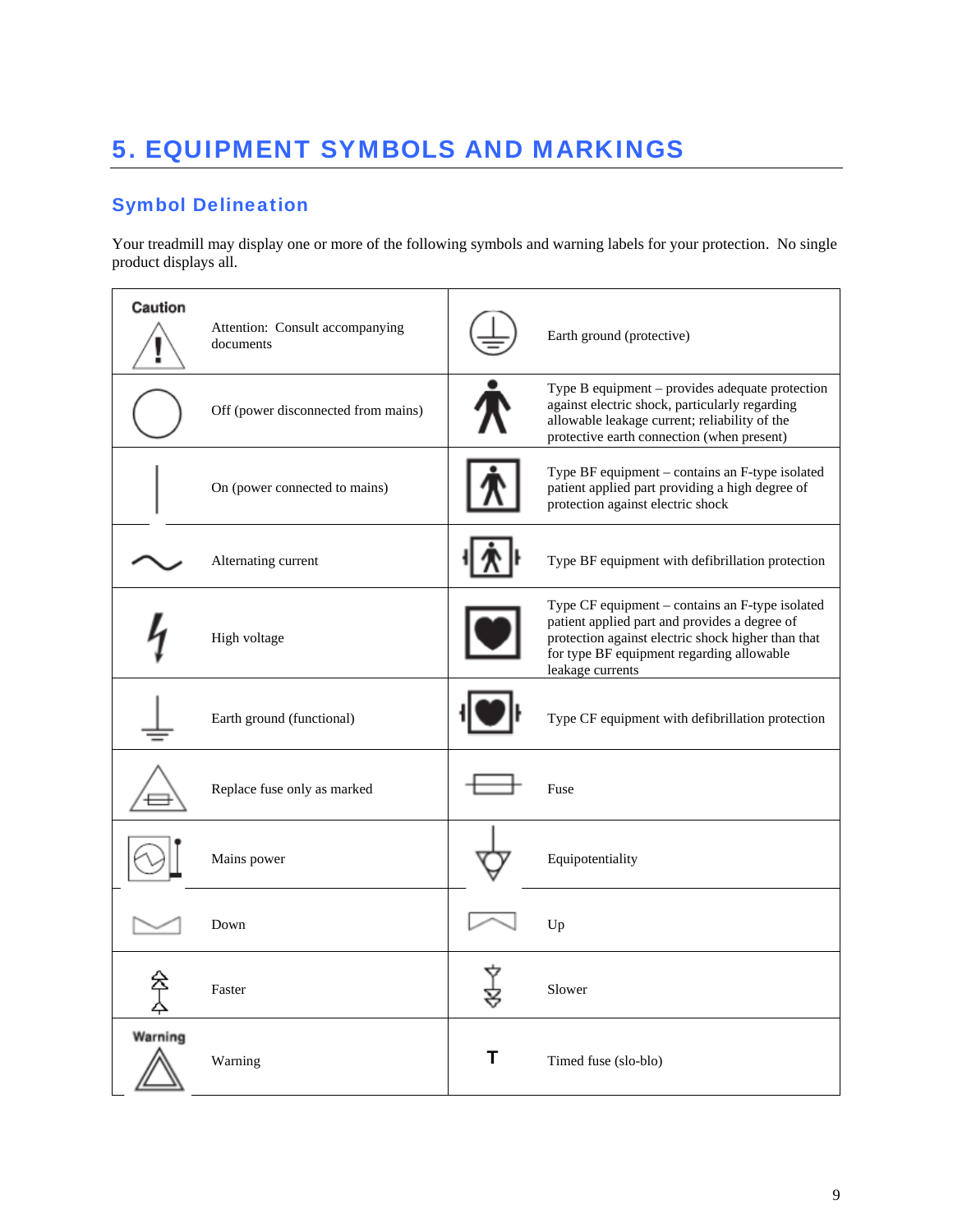**EQUIPMENT SYMBOLS AND MARKINGS** 

|    | <b>USB</b> Connector                                                                                                                                                           |           | Fragile: Do not lift in this location |
|----|--------------------------------------------------------------------------------------------------------------------------------------------------------------------------------|-----------|---------------------------------------|
| Hz | Hertz                                                                                                                                                                          | v         | Volts                                 |
| А  | Amperes                                                                                                                                                                        | <b>VA</b> | Volt Amperes                          |
|    | Do not dispose as unsorted municipal<br>waste. Per European Union Directive<br>2002/96, requires separate handling for<br>waste disposal according to national<br>requirements |           |                                       |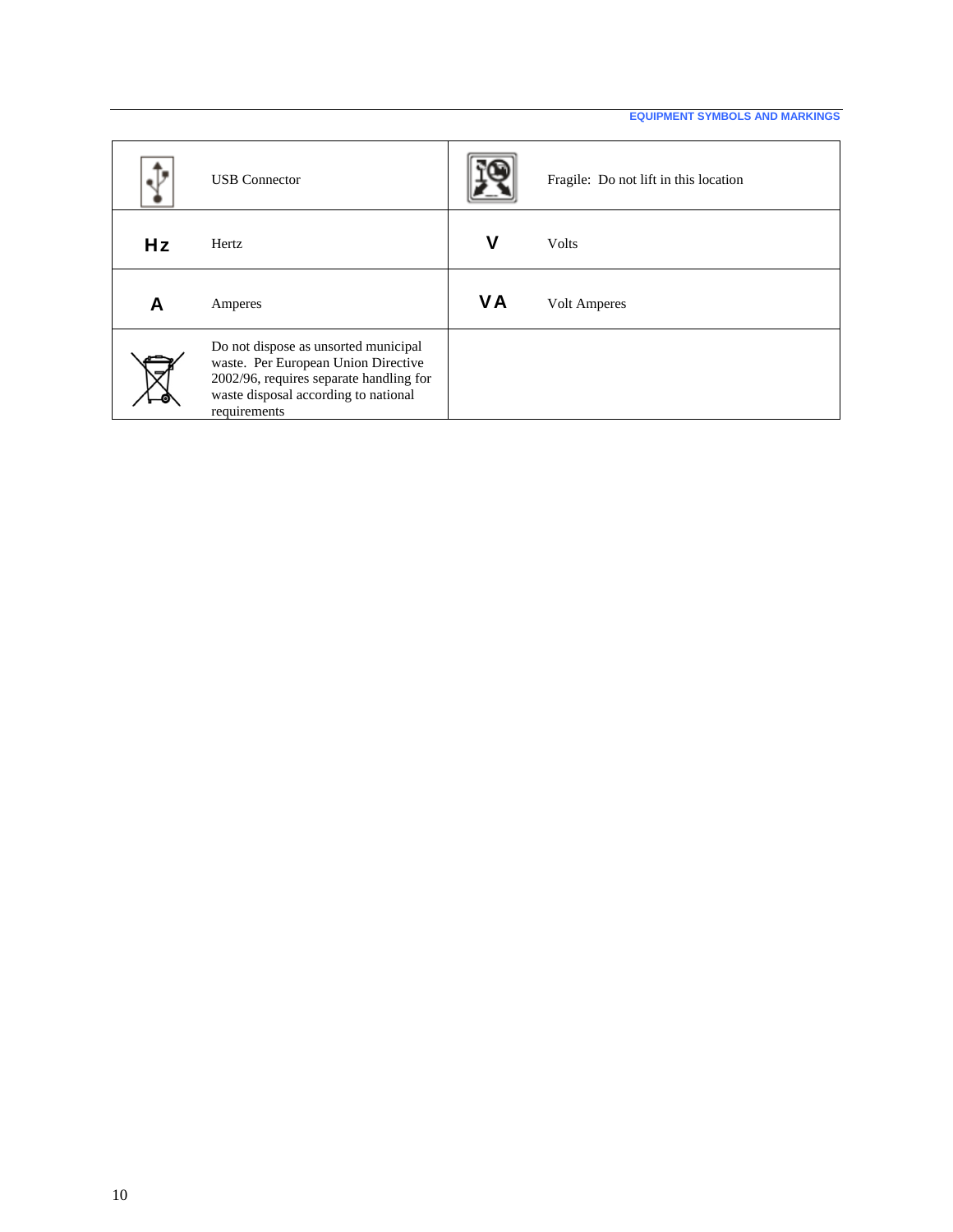## 6. GENERAL CARE

Never wipe the deck beneath the belt, even when changing the belt. Wiping can damage the wax finish.

Do not use detergents or cleaning agents on any part of the deck.

### **Disinfection**

If it is necessary to disinfect the treadmill, follow the procedures established by your institution.

Do not use liquids on the deck surface.

### **Daily**

Keep the treadmill free of dust and debris. Clean the exterior and walking belt with a damp sponge; do not soak surfaces. Dry all surfaces thoroughly.

### **Weekly**

Elevate the treadmill to maximum grade and vacuum the floor under it to prevent excess dust and dirt from interfering with operation.

### Periodic

Depending upon the treadmill environment, dust and or lint can accumulate under the hood. Period internal cleaning by an authorized technician is recommended (see Service Manual).

# **Cautions**

Turn off the treadmill and unplug the power cord from the wall outlet before cleaning.

Do not let liquid enter the interior of the treadmill. If it does, the equipment must be inspected and tested for safety by an approved technician before it can be used again.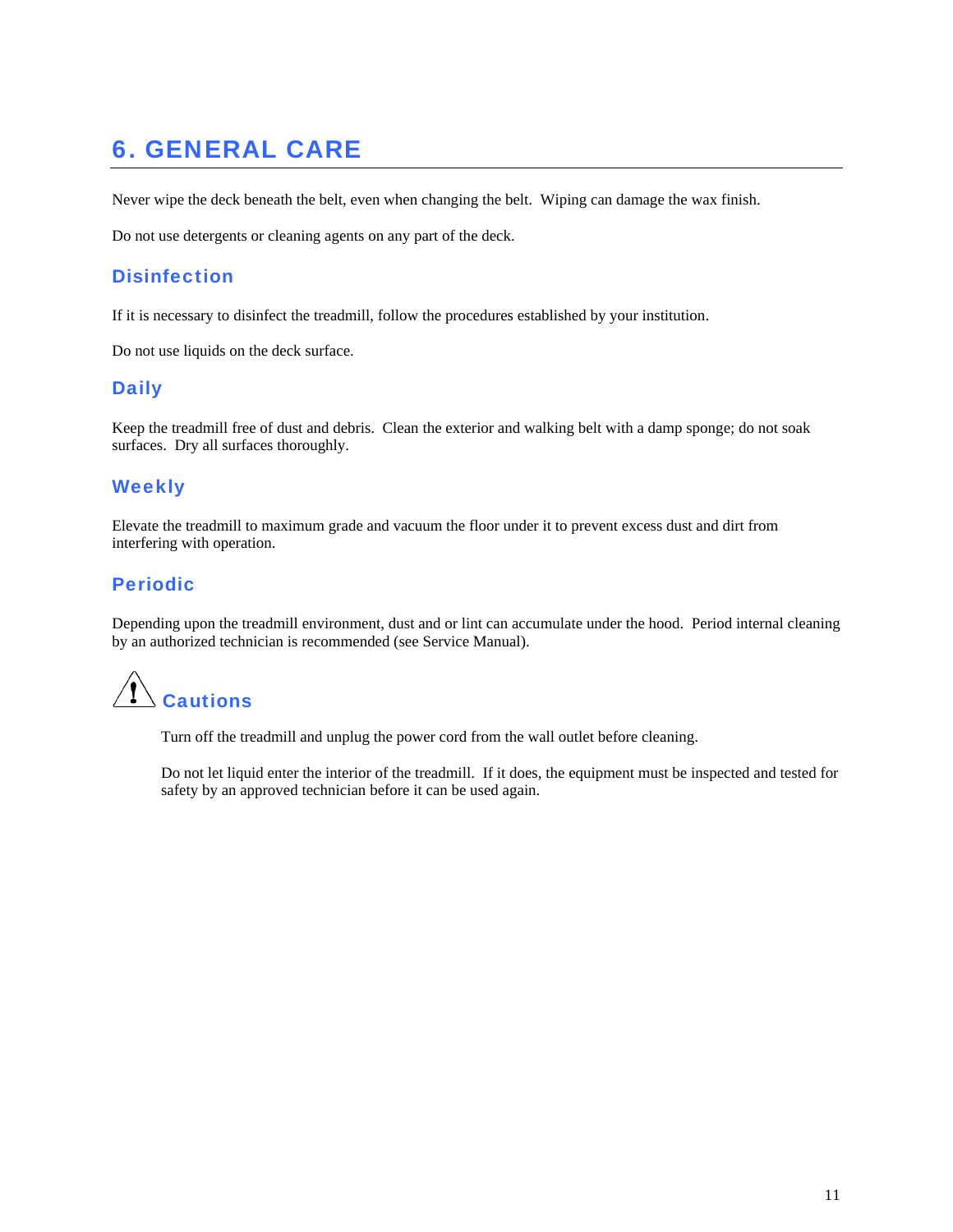**GENERAL CARE**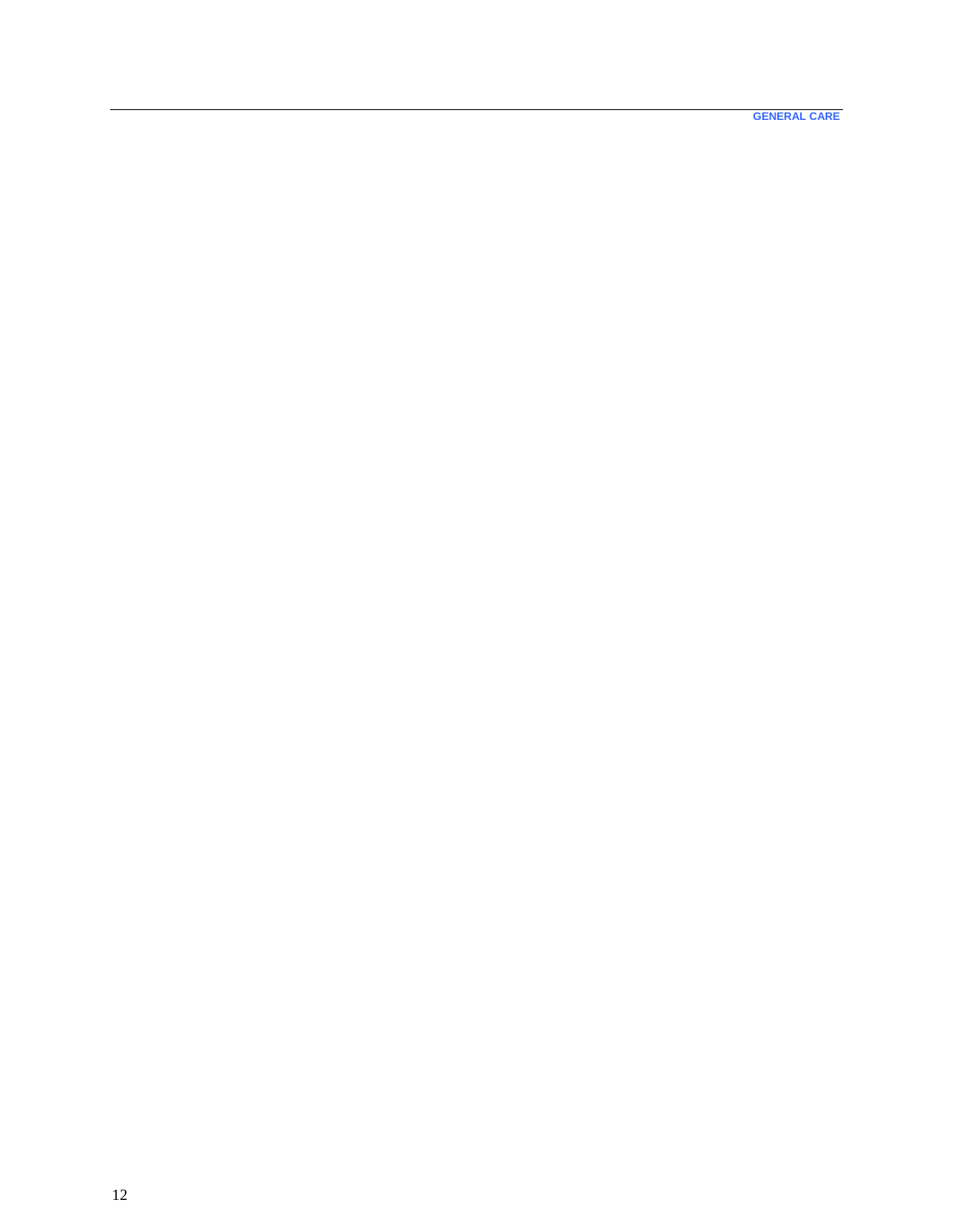## 7. ELECTROMAGNETIC COMPATABILITY (EMC)

This section lists EMC Declaration Tables.

The Cardiac Stress Treadmill requires special precautions regarding EMC and must be installed and put into service according to the guidelines of the EMC declaration tables.

Portable and mobile RF communications equipment may affect the Cardiac Stress Treadmill and the recommended separation distances in the EMC declaration tables should be observed.

#### **Guidance and Manufacturer's Declaration: Electromagnetic Emissions**

The equipment is intended for use in the electromagnetic environment specified in the table below. The customer or the user of the equipment should ensure that it is used in such an environment.

| <b>Emissions Test</b>                                               | <b>Compliance</b> | <b>Electromagnetic Environment: Guidance</b>                                                                                                                                                                                          |
|---------------------------------------------------------------------|-------------------|---------------------------------------------------------------------------------------------------------------------------------------------------------------------------------------------------------------------------------------|
| <b>RF</b> Emissions<br>CISPR <sub>11</sub>                          | Group 1           | The Cardiac Stress Treadmills use RF energy only for its internal<br>function. Therefore, its RF emissions are very low and are not<br>likely to cause any interference in nearby electronic equipment.                               |
| <b>RF</b> Emissions<br>CISPR <sub>11</sub>                          | Class A           | The Cardiac Stress Treadmills are suitable for use in all<br>establishments other than domestic and those directly<br>connected to the public low-voltage power supply network that<br>supplies buildings used for domestic purposes. |
| <b>Harmonic Emissions</b><br>IEC 61000-3-2                          | Class A           |                                                                                                                                                                                                                                       |
| Voltage Fluctuations/<br><b>Flicker Emissions</b><br>IEC 61000-3-3  | Complies          |                                                                                                                                                                                                                                       |
| <b>NOTE:</b> Tests verified with shielded input/output cables only. |                   |                                                                                                                                                                                                                                       |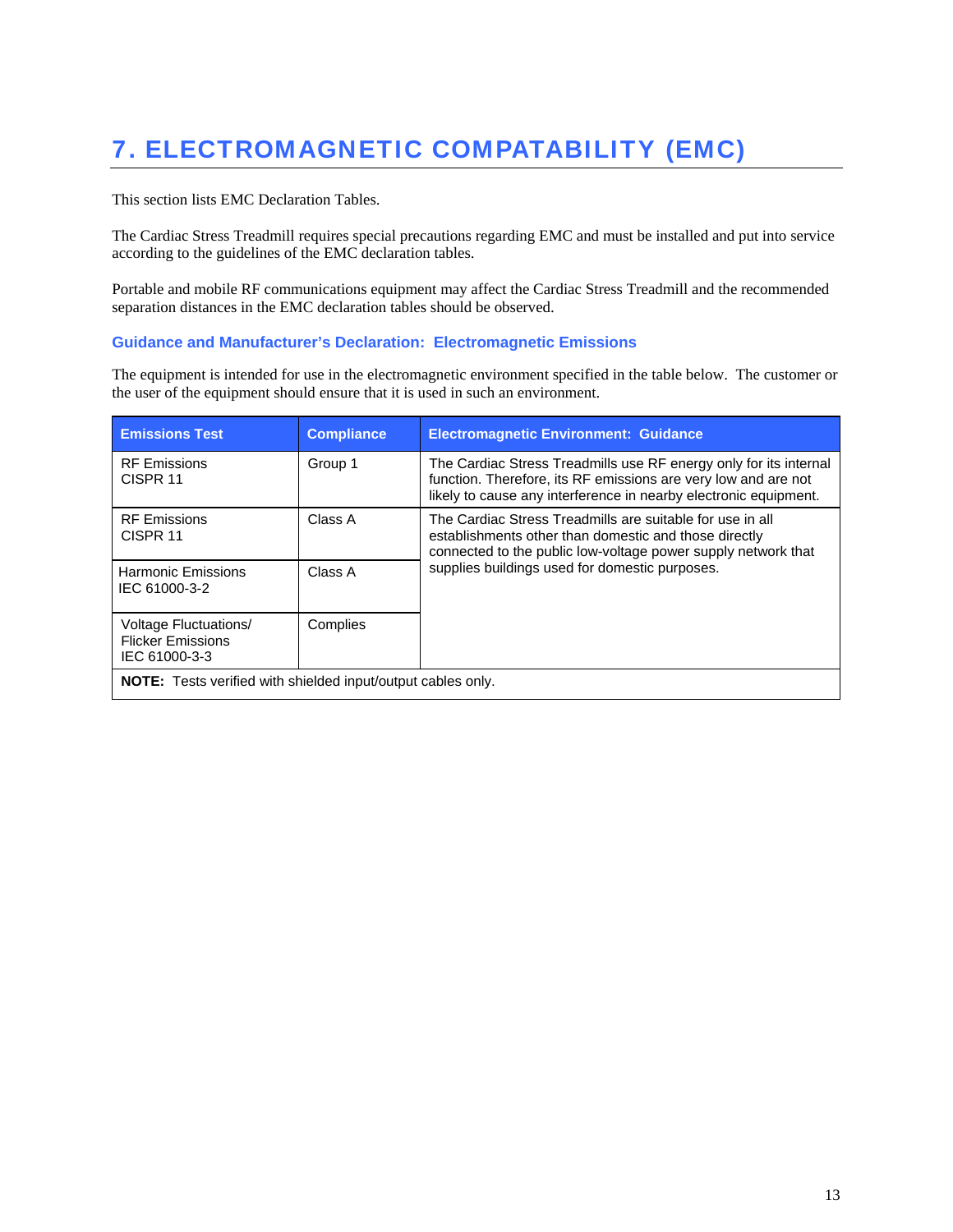#### **Guidance and Manufacturer's Declaration: Electromagnetic Immunity**

The equipment is intended for use in the electromagnetic environment specified in the table below. The customer or the user of the equipment should ensure that it is used in such an environment.

| <b>Immunity Test</b>                                                                                                     | <b>IEC 60601 Test Level</b>                                                                                                                                                | <b>Compliance Level</b>                                                                                                                                                    | <b>Electromagnetic Environment:</b><br><b>Guidance</b>                                                                                                                                                                                                                                                  |
|--------------------------------------------------------------------------------------------------------------------------|----------------------------------------------------------------------------------------------------------------------------------------------------------------------------|----------------------------------------------------------------------------------------------------------------------------------------------------------------------------|---------------------------------------------------------------------------------------------------------------------------------------------------------------------------------------------------------------------------------------------------------------------------------------------------------|
| Electrostatic<br>discharge (ESD)<br>IEC 61000-4-2                                                                        | $+/- 6$ kV contact<br>$+/-$ 8 kV air                                                                                                                                       | $+/-$ 6 kV contact<br>$+/-$ 8 kV air                                                                                                                                       | Floors should be wood, concrete, or<br>ceramic tile. If floors are covered with<br>synthetic material, the relative humidity<br>should be at least 30%.                                                                                                                                                 |
| <b>Electrical fast</b><br>transient/burst<br>IEC 61000-4-4                                                               | $+/-$ 2 kV for<br>power supply lines<br>$+/- 1$ kV for<br>input/output lines                                                                                               | $+/-$ 2 kV for<br>power supply lines<br>$+/- 1$ kV for<br>input/output lines                                                                                               | Mains power quality should be that of a<br>typical commercial or hospital<br>environment.                                                                                                                                                                                                               |
| Surge<br>IEC 61000-4-5                                                                                                   | $+/-$ 1 kV differential<br>mode<br>+/- 2 kV common mode                                                                                                                    | $+/-$ 1 kV differential<br>mode<br>$+/- 2$ kV common<br>mode                                                                                                               | Mains power quality should be that of a<br>typical commercial or hospital<br>environment.                                                                                                                                                                                                               |
| Voltage dips,<br>short<br>interruptions and<br>voltage<br>variations on<br>power supply<br>input lines<br>IEC 61000-4-11 | <5% UT (>95% dip in<br>UT) for 0.5 cycles<br><40% UT (>60% dip in<br>UT) for 5 cycles<br><70% UT (>30% dip in<br>UT) for 25 cycles<br><5% UT (>95% dip in<br>UT) for 5 sec | <5% UT (>95% dip in<br>UT) for 0.5 cycles<br><40% UT (>60% dip in<br>UT) for 5 cycles<br><70% UT (>30% dip in<br>UT) for 25 cycles<br><5% UT (>95% dip in<br>UT) for 5 sec | Mains power quality should be that of a<br>typical commercial or hospital<br>environment. If the user of the<br>equipment requires continued operation<br>during power mains interruptions, it is<br>recommended that the equipment be<br>powered from an uninterruptible power<br>supply or a battery. |
| Power frequency<br>(50/60 Hz)<br>magnetic field<br>IEC 61000-4-8                                                         | $3$ A/m                                                                                                                                                                    | $3$ A/m                                                                                                                                                                    | Power frequency magnetic fields should<br>be at levels characteristic of a typical<br>location in a typical commercial or<br>hospital environment.                                                                                                                                                      |

*NOTE: UT is the AC Mains voltage prior to application of the test level. NOTE: Tests verified with shielded input/output cables only.*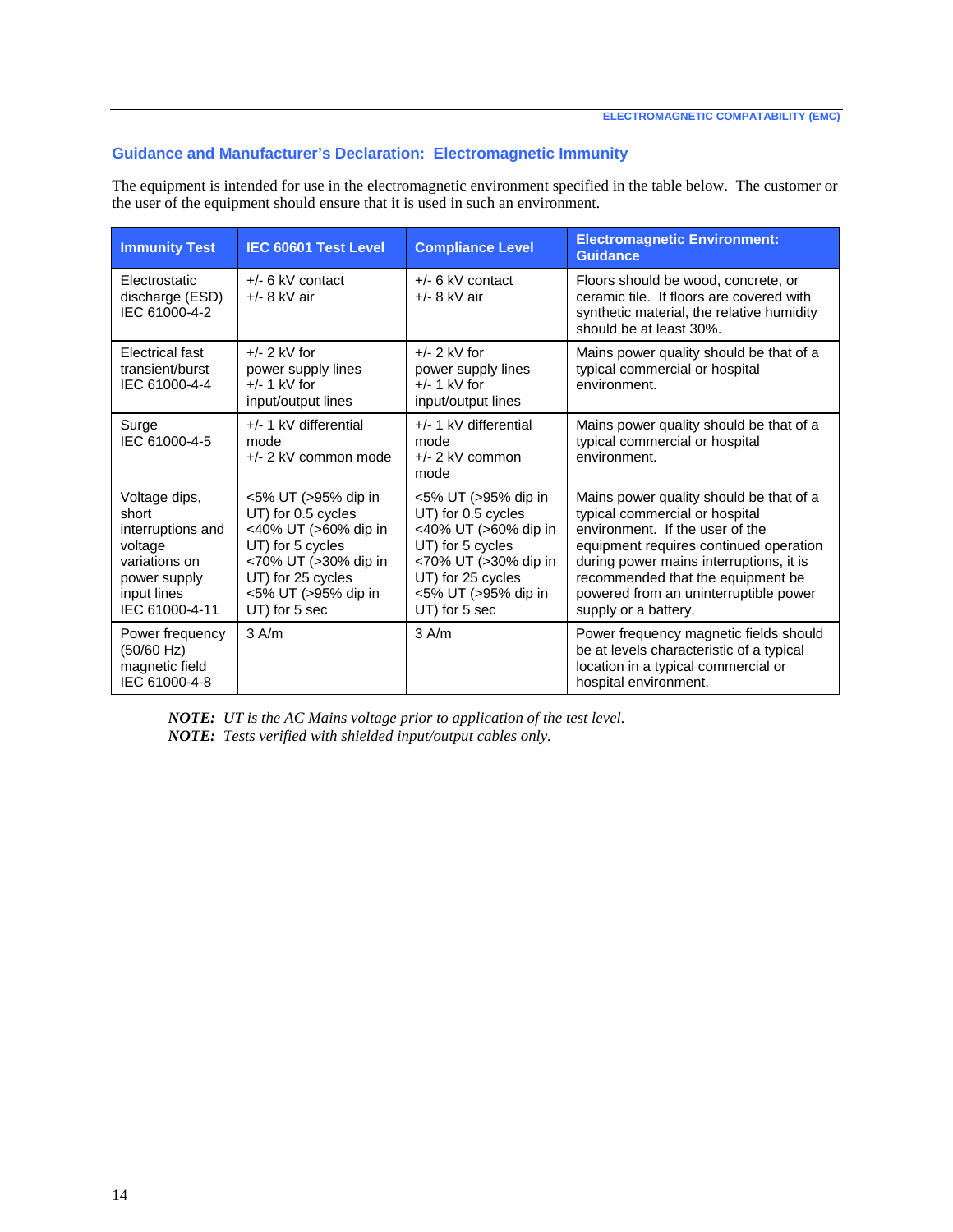#### **Guidance and Manufacturer's Declaration: Electromagnetic Immunity**

The equipment is intended for use in the electromagnetic environment specified in the table below. The customer or the user of the equipment should ensure that it is used in such an environment.

| <b>Immunity Test</b>                | <b>IEC 60601 Test</b><br><b>Level</b> | <b>Compliance</b><br><b>Level</b> | <b>Electromagnetic Environment: Guidance</b>                                                                                                                                                                                                               |
|-------------------------------------|---------------------------------------|-----------------------------------|------------------------------------------------------------------------------------------------------------------------------------------------------------------------------------------------------------------------------------------------------------|
|                                     |                                       |                                   | Portable and mobile RF communications equipment<br>should be used no closer to any part of the equipment,<br>including cables, than the recommended separation<br>distance calculated from the equation applicable to the<br>frequency of the transmitter. |
|                                     |                                       |                                   | <b>Recommended separation distance</b>                                                                                                                                                                                                                     |
| Conducted RF<br>EN 61000-4-6        | 3 Vrms<br>150 kHz to<br>80 MHz        | 3 Vrms<br>150 kHz to<br>80 MHz    | $d = 1.2 \sqrt{P}$ 150 kHz to 80 MHz                                                                                                                                                                                                                       |
|                                     |                                       |                                   | $d = 1.2 \sqrt{P}$ 80 MHz to 800 MHz                                                                                                                                                                                                                       |
| <b>Radiated RF</b><br>IEC 61000-4-3 | 3 V/m<br>80 MHz to<br>2.5 GHz         | 3 V/m<br>80 MHz to<br>2.5 GHz     | $d = 2.3\sqrt{P}$ 800 MHz to 2.5 GHz                                                                                                                                                                                                                       |
|                                     |                                       |                                   | Where $P$ is the maximum output power rating of the<br>transmitter in watts (W) according to the transmitter<br>manufacturer and d is the recommended separation<br>distance in meters (m).                                                                |
|                                     |                                       |                                   | Field strengths from fixed RF transmitters, as<br>determined by an electromagnetic site survey <sup>2</sup> , should<br>be less than the compliance level in each frequency<br>range <sup>b</sup> .                                                        |
|                                     |                                       |                                   | Interference may occur in the vicinity of equipment<br>marked with the following symbol:                                                                                                                                                                   |
|                                     |                                       |                                   |                                                                                                                                                                                                                                                            |

*NOTE: At 80 MHz and 800 MHz, the higher frequency range applies. NOTE: These guidelines may not apply in all situations. Electromagnetic propagation is affected by absorption and reflection from structures, objects and people. NOTE: Tests were verified with shielded input/output cables only.* 

- a. Field strengths from fixed transmitters, such as base stations for radio (cellular/cordless) telephones and land mobile radios, amateur radios, AM and FM radio broadcast, and TV broadcast cannot be predicted theoretically with accuracy. To assess the electromagnetic environment due to fixed RF transmitters, an electromagnetic site survey should be considered. If the measured field strength in the location in which the equipment is used exceeds the applicable RF compliance level above, the equipment should be observed to verify normal operation. If abnormal performance is observed, additional measures may be necessary, such as reorienting or relocating the equipment.
- b. Over the frequency range 150 kHz to 80 MHz, field strengths should be less than [3] V/m.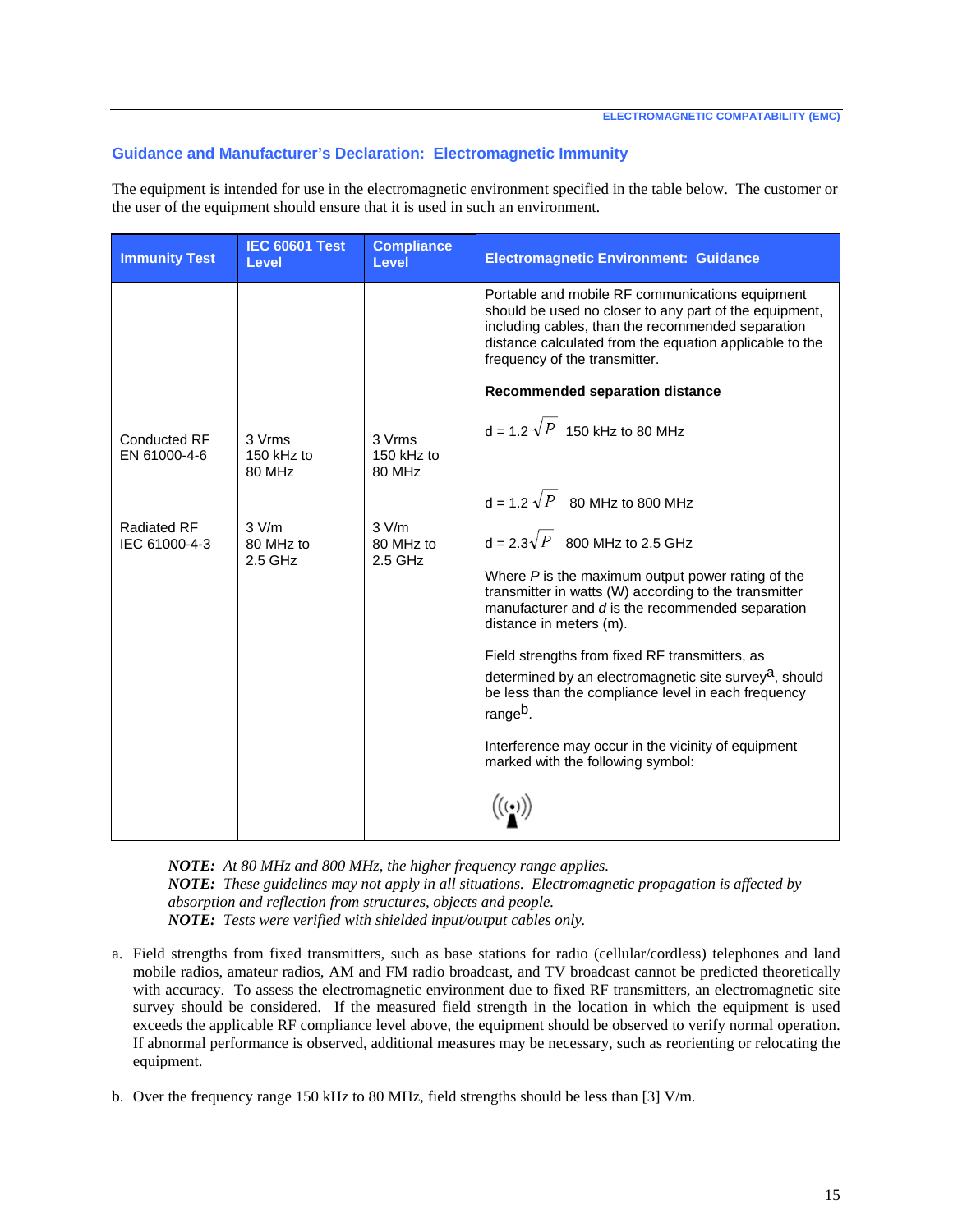#### **Recommended Separation Distances Between Portable and Mobile RF Communications Equipment and the Equipment**

The equipment is intended for use in an electromagnetic environment in which radiated RF disturbances are controlled. The customer or the user of the equipment can help to prevent electromagnetic interference by maintaining a minimum distance between portable and mobile RF communications equipment (transmitters) and the equipment as recommended in the table below, according to the maximum output power of the communications equipment.

| <b>Rated Maximum Output</b><br><b>Power of Transmitter (W)</b> | Separation Distance According to Frequency of Transmitter (m) |                    |                    |
|----------------------------------------------------------------|---------------------------------------------------------------|--------------------|--------------------|
|                                                                | 150 KHz to 80 MHz                                             | 80 MHz to 800 MHz  | 800 MHz to 2.5 GHz |
|                                                                | $d = 1.2 \sqrt{P}$                                            | $d = 1.2 \sqrt{P}$ | $d = 2.3 \sqrt{P}$ |
| 0.01                                                           | 0.12 m                                                        | 0.12 m             | $0.23 \text{ m}$   |
| 0.1                                                            | $0.38 \; \text{m}$                                            | $0.38 \; m$        | $0.73 \text{ m}$   |
| 1                                                              | 1.2 <sub>m</sub>                                              | 1.2 <sub>m</sub>   | 2.3 <sub>m</sub>   |
| 10                                                             | 3.8 <sub>m</sub>                                              | 3.8 <sub>m</sub>   | 7.3 <sub>m</sub>   |
| 100                                                            | 12.0 <sub>m</sub>                                             | 12.0 <sub>m</sub>  | 23.0 m             |

For transmitters rated at a maximum output power not listed above, the recommended separation distance *d* in meters (m) can be estimated using the equation applicable to the frequency of the transmitter, where *P* is the maximum output power rating of the transmitter in watts (W) according to the transmitter manufacturer.

*NOTE: At 80 MHz and 800 MHz, the separation distance for the higher frequency range applies.* 

*NOTE: These guidelines may not apply in all situations. Electromagnetic propagation is affected by absorption and reflection from structures, objects, and people.* 

*NOTE: Tests were verified with shielded input/output cables only.*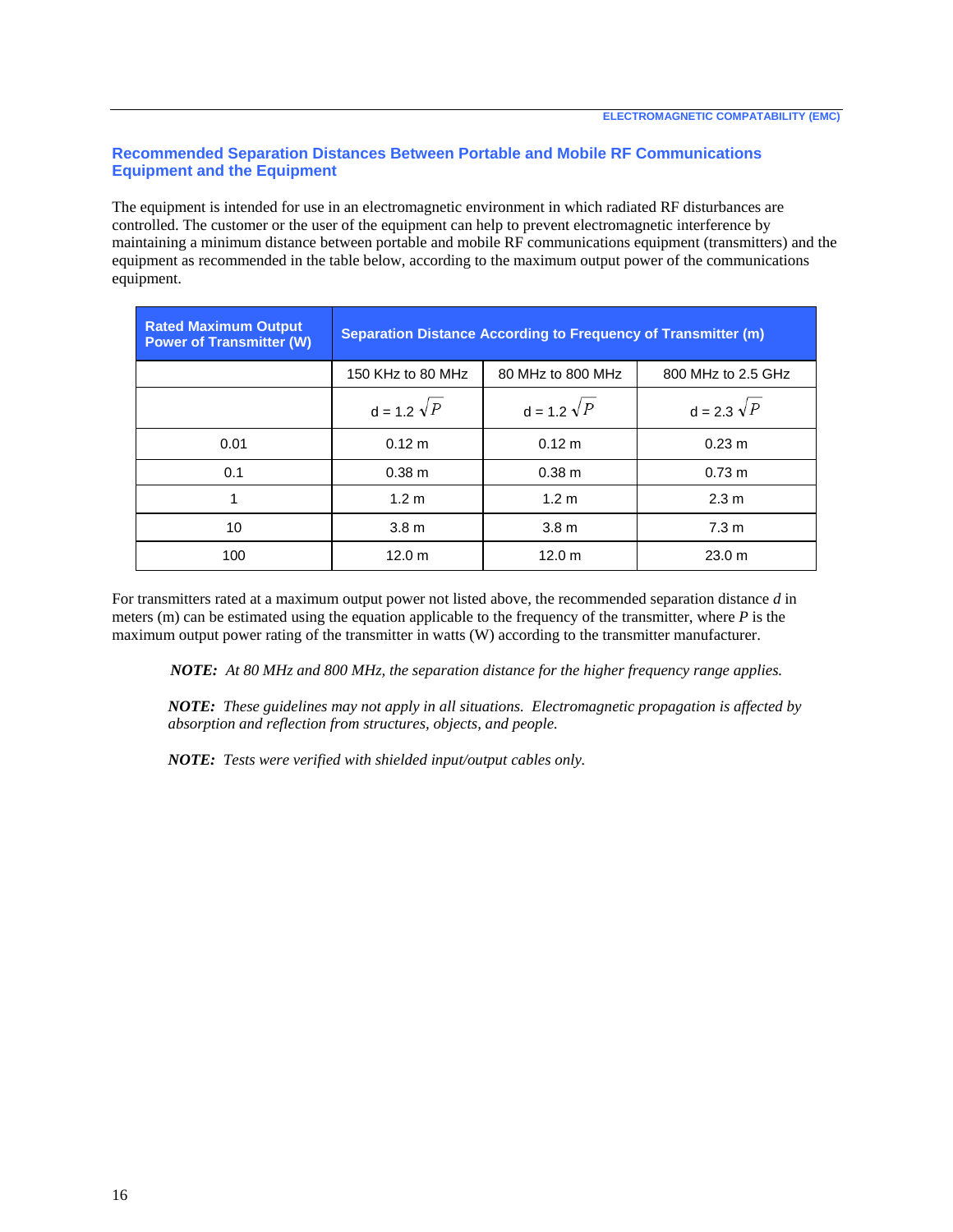## 8. INTRODUCTION

### **Overview**

The Cardiac Stress Treadmills are heavy-duty medical treadmills designed specifically for stress test applications. Two models (TM55 and TM65) are available and can be used with the following cardiac stress testing systems:

- Quinton<sup>®</sup> Q-Stress<sup>®</sup> Cardiac Stress System
- Burdick<sup>®</sup> CareCenter MD Stress System

All models feature variable speed and grade and a 20-inch-wide walking surface.

## Treadmill Configuration

The following illustration shows a typical treadmill configuration.

#### **Figure 1 Example of a Treadmill**

- 1. Handle bar
- 2. Front of hood
- 3. Walking belt
- 4. Rear of treadmill

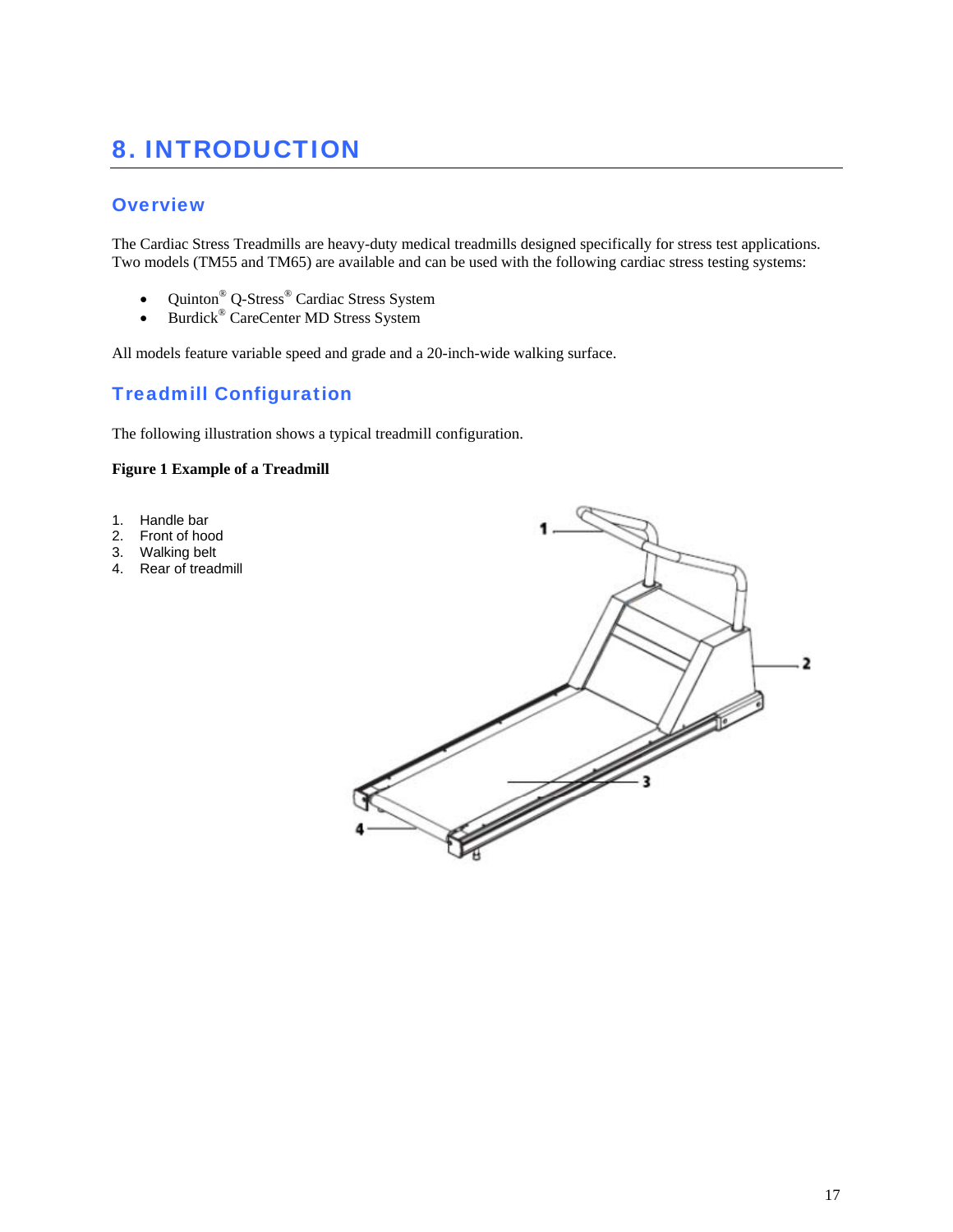## Treadmill Controls

#### **Power**

The circuit breaker located on the front of the treadmill hood, controls the power to the treadmill (see item 1 in Figure 2). The circuit breaker must be set to **ON** for the treadmill to run. As long as the treadmill is plugged into a powered socket and the circuit breaker is set to **ON**, the treadmill is receiving power, even when the monitoring system power is turned off.

**INTRODUCTION**



#### **WARNING! Danger of electric shock.**

Turn off the treadmill circuit breaker before connecting or disconnecting the treadmill from the power outlet.

#### **Figure 2 Example of Hood Configuration Plate for Treadmill**



- **1 Circuit breaker**
- **2 Power cod**

## **Operation**

All patient data displays on the monitoring system screen. Use the operator manual supplied with the monitoring system for instructions on how to control the treadmill.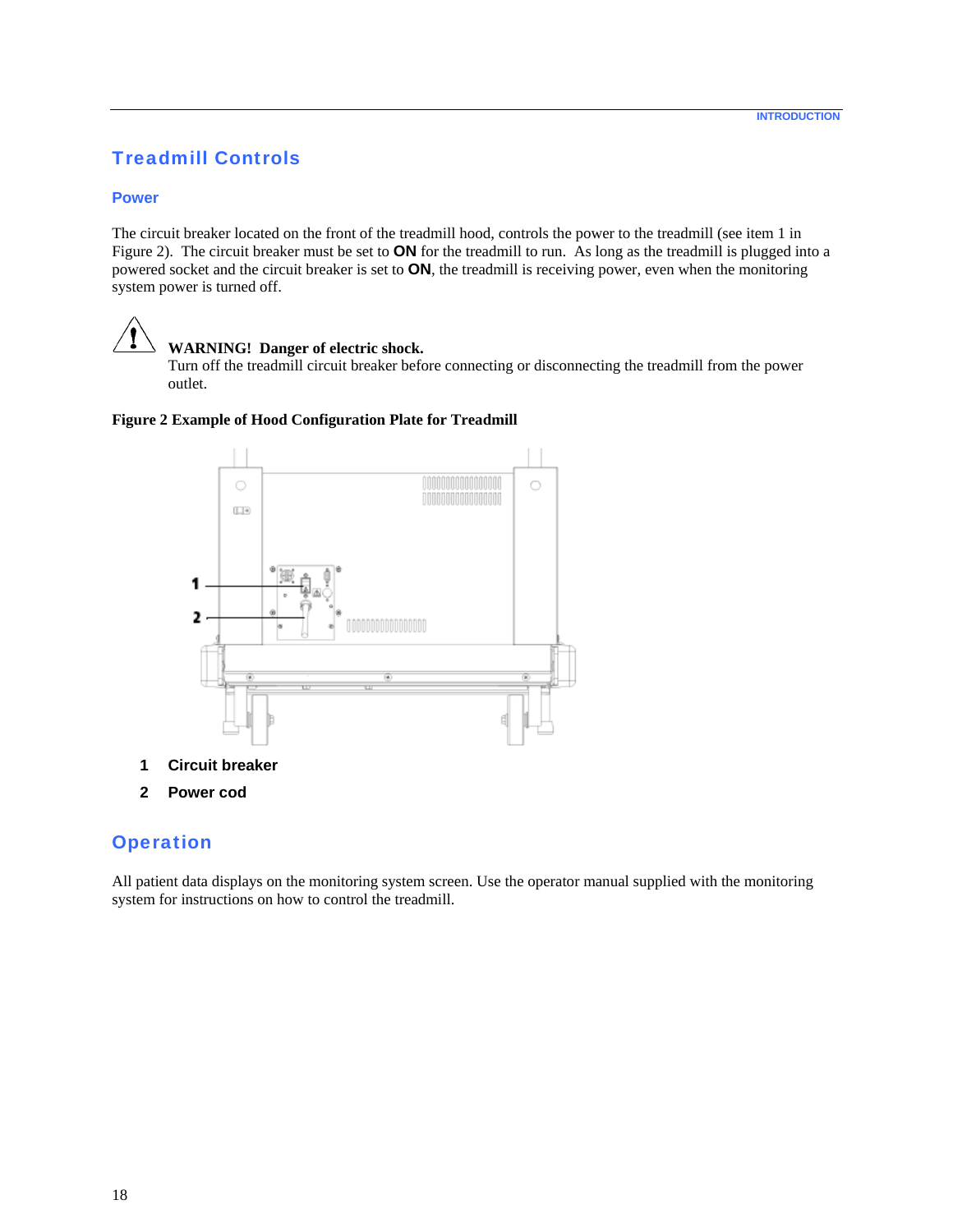## Emergency Stop Button

If the treadmill is equipped with an optional emergency stop button, it is located on the front handle bar. Pressing the emergency stop button causes the treadmill to stop sending power to the belt drive motor and the grade motor.

**Note**: The emergency stop button is intended only for emergency use. You may have to restart the stress test if the emergency stop button is pressed.



#### **WARNING! Connect Emergency Stop Button.**

If your treadmill is equipped with the Emergency Stop Button feature, the treadmill will not run unless the emergency button cable is plugged into the connector on the front of the hood. Once installed, this cable should not be removed except by an authorized technician.

#### **Indicators**

There are no visual indicators on the treadmill. All patient responses and warnings for low power, motor overload, and other responses appear on the stress test monitoring system screen.

## Accessories and Options

| Part No.    | <b>Description</b>                      |
|-------------|-----------------------------------------|
| 60-00130-01 | Hand grip, Vinyl, Gray, Short           |
| 60-00131-01 | Hand grip, Vinyl, Gray, Long            |
| 60-00132-01 | Hand grip, vinyl, gray, short, cutout   |
| 10-00312-01 | Side Handrail Kit, Short, TM55 and TM65 |
| 10-00314-01 | Side Handrail Kit, Long TM55 and TM65   |
| 10-00255-01 | Low Handrail Kit                        |
| 10-00309-01 | <b>Emergency Stop Button Kit</b>        |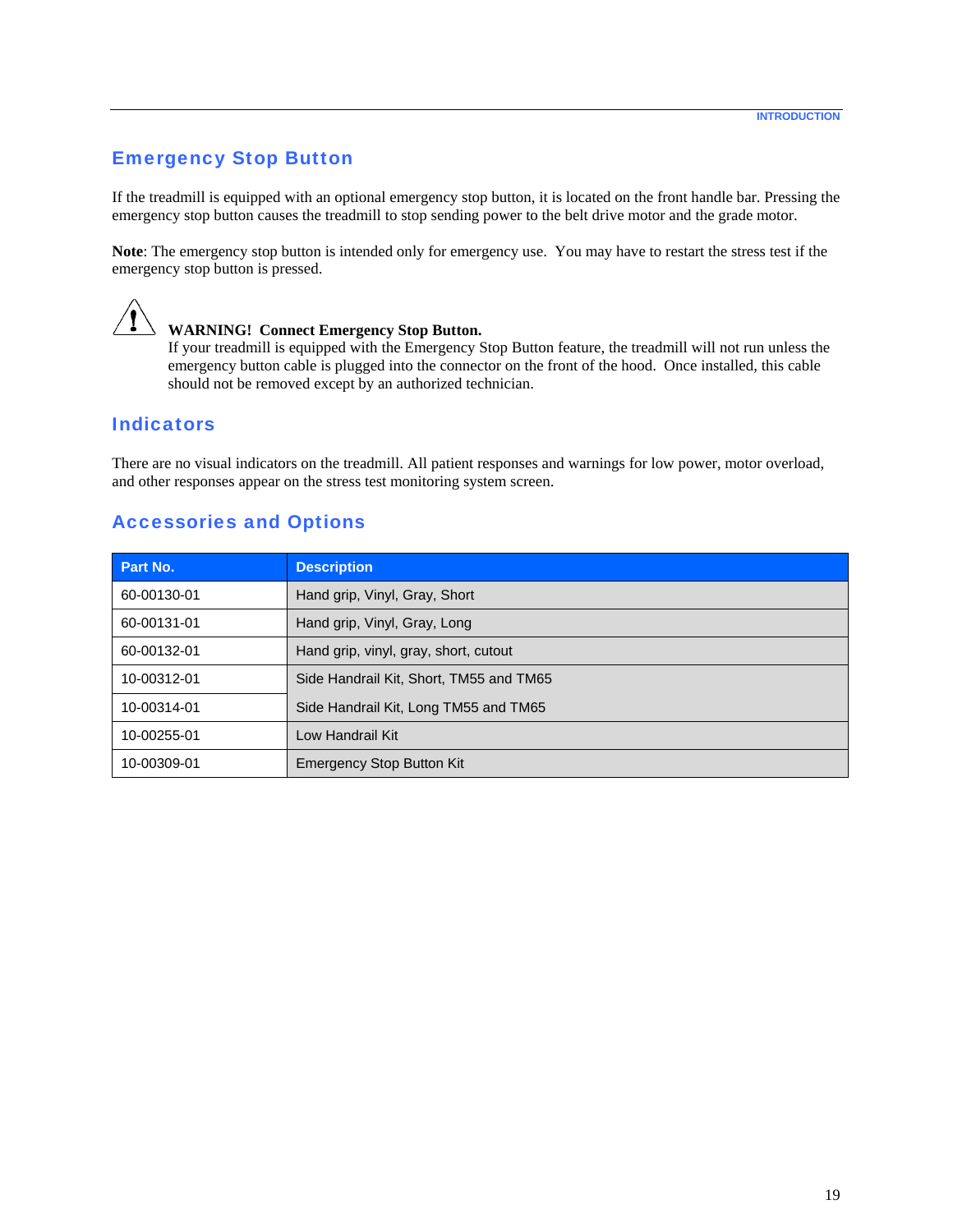**INTRODUCTION**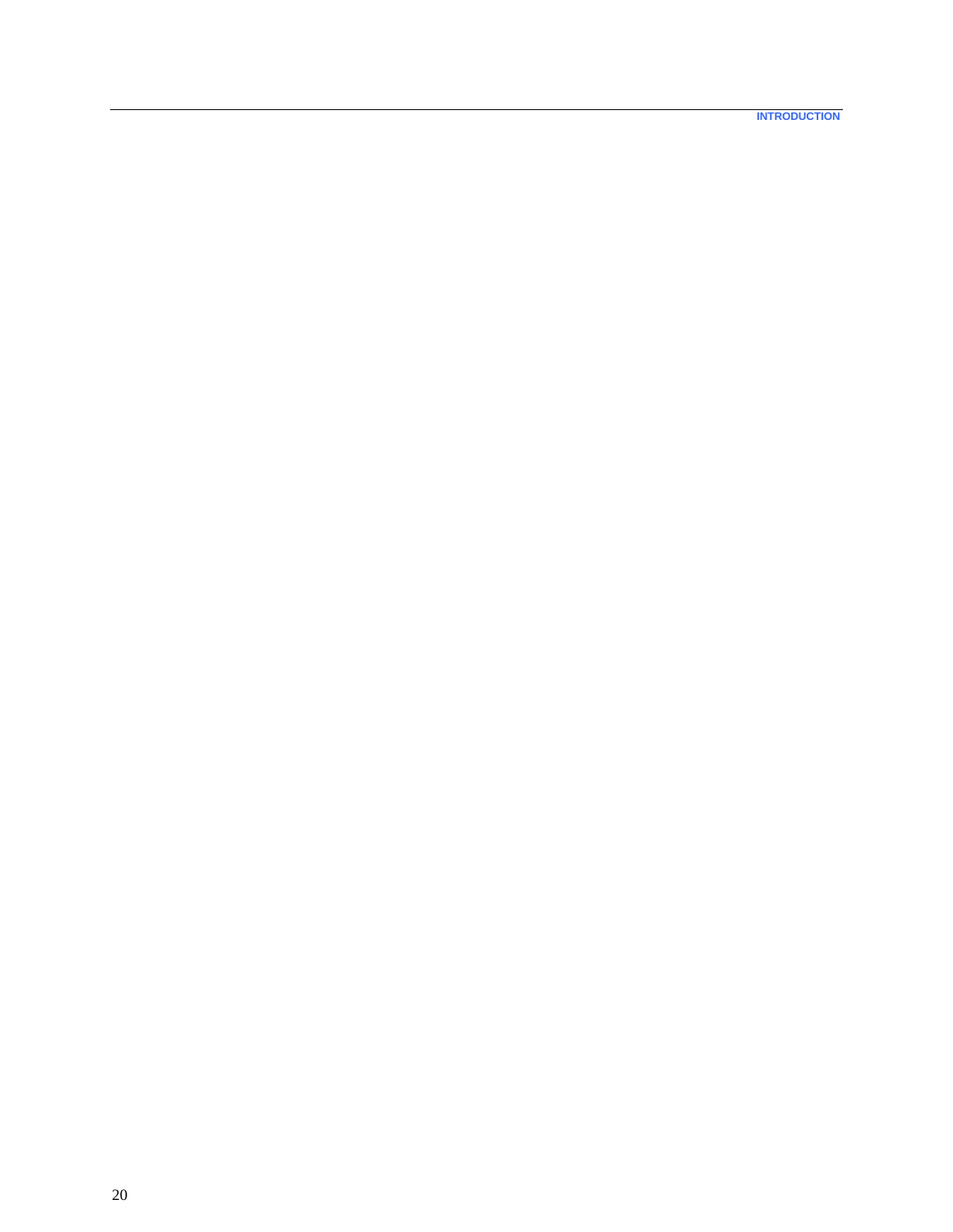## 9. OPERATING THE TREADMILL

The stress test monitor controls all treadmill operation. Please read the following treadmill-specific information, then refer to the operator manual supplied with your stress test monitor for operational procedures.

## Guidelines for Safe Operation

- Keep the treadmill area clear. Maintain a minimum open space of 1.5 feet (0.5 meter) on each side and 6 feet (2 meters) at the rear.
- Before using the treadmill, verify that the correct cable connects the treadmill to the monitoring system.
- Do not start the treadmill when someone is standing on the belt.
- Never place chairs or other objects on treadmills.
- Do not leave a patient unattended on the treadmill.
- Patients and clinicians should secure long hair and loose clothing before using and operating the treadmill.
- Keep speed and grade at minimum settings when patients are getting on and off the treadmill.
- Use the optional emergency stop button only for emergency.

## Instructing the Patient

- 1. Before each test, describe the complete procedure to the patient:
	- Remind the patient to not use the handrail for support during the exercise unless absolutely necessary. Explain that gripping the handrail can affect the accuracy of the test measurements.
	- Describe how you will change the belt speed and treadmill grade during the test.
- 2. Demonstrate how to get on and off the moving belt:
	- a. Stand next to the treadmill belt, facing the front of the treadmill.
	- b. Place both hands on the handrail.
	- c. Step onto the side of the deck or straddle the belt.
	- d. (Optional) Place one foot forward on the belt and let it move backwards, as though walking with one foot. Repeat until comfortable.
	- e. Carefully step onto the belt and begin walking.
	- f. When able to walk unassisted, let go of the handrail.
	- g. While walking on the treadmill:
		- Face forward; avoid looking down.
		- Maintain speed by keeping a constant distance from the handrail.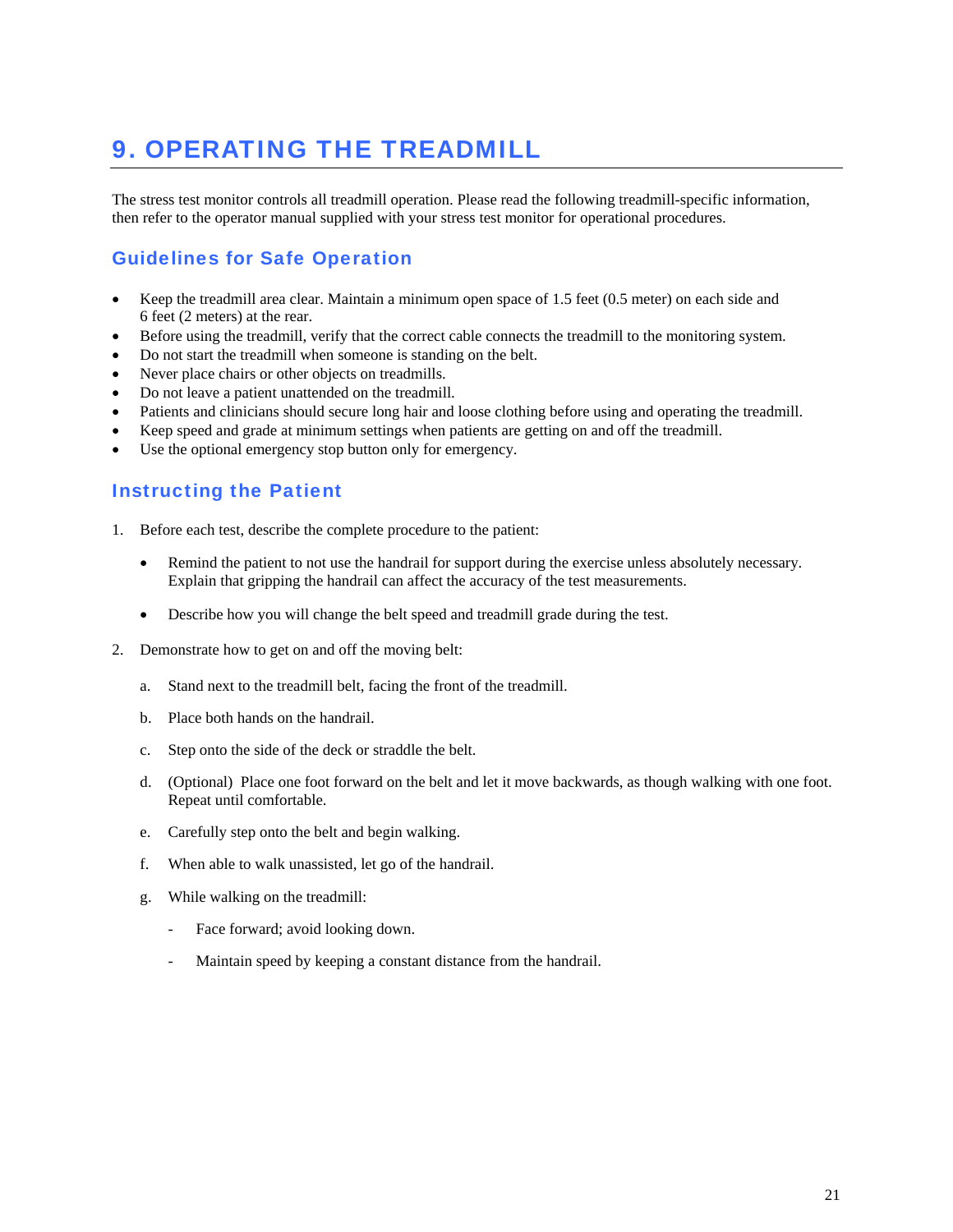## Starting the Exercise

To start the exercise:

1. Start the treadmill walking belt while the patient stands on the side of the deck or straddles the walking belt.



- 2. Set the speed and grade to the minimum settings.
- 3. Have the patient step onto the treadmill as previously instructed.
- 4. Before changing speed or grade, inform the patient of the change.

## Emergency Stop Button (option)

If the treadmill is equipped with an optional emergency stop button, pressing this button causes the treadmill to stop sending power to the belt drive motor and the grade motor. The belt stops moving and the grade cannot change. The button locks into place and the treadmill does not function until the button is unlocked. To unlock the button, turn it counter-clockwise.

**Note**: The emergency stop button is intended only for emergency use. You may have to restart the stress test if the emergency stop button is pressed.

#### **Figure 3 Example of Emergency Stop Button**

1 Emergency Stop Button



## Ending the Exercise

- 1. Tell the patient when the test is about to end.
- 2. Decrease the speed and grade gradually to minimum settings.
- 3. Before stopping the walking belt, tell the patient to grasp the handrail for balance.
- 4. Stop the walking belt.
- 5. Tell the patient to hold the handrail and step off to the side.

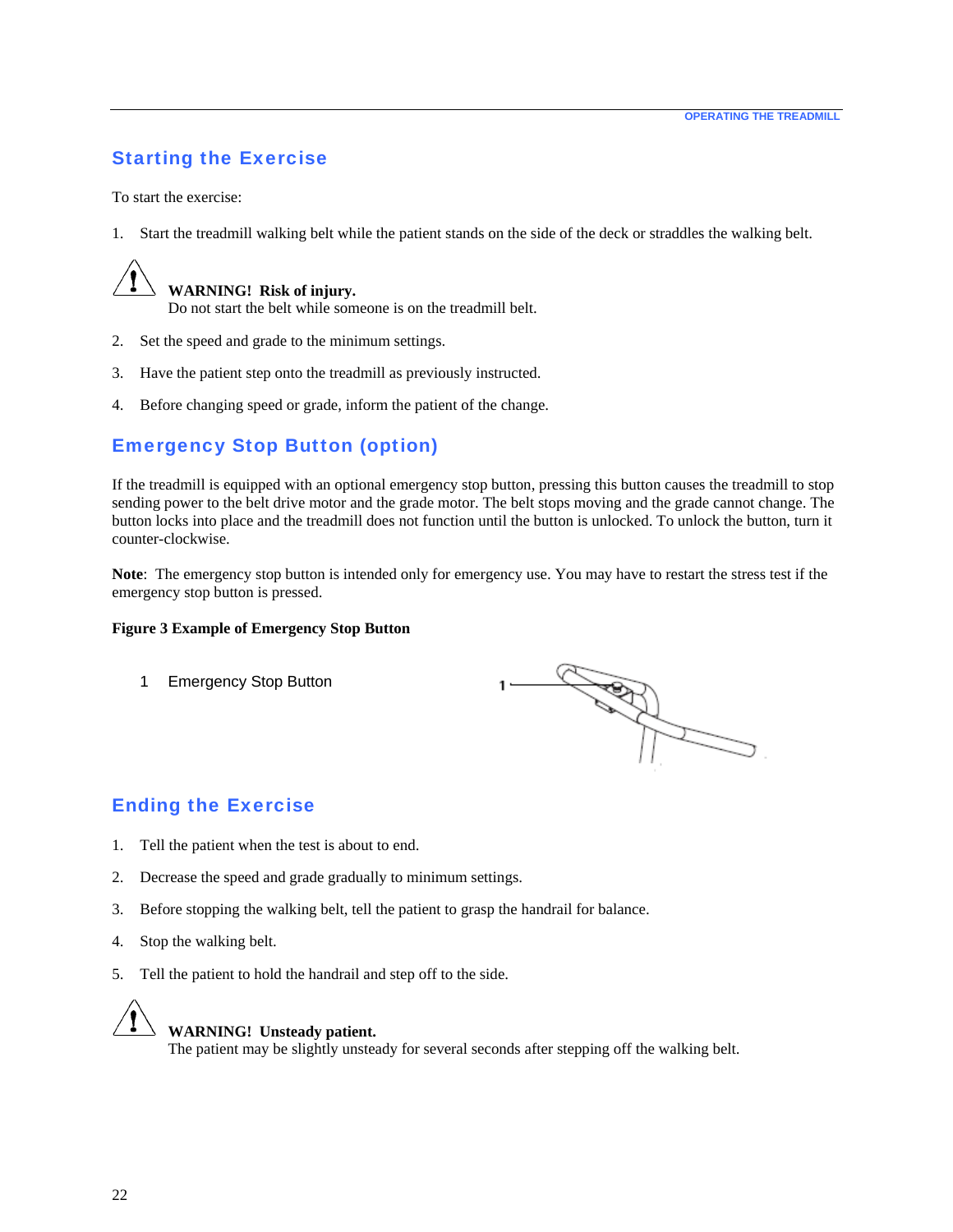## 10. MAINTENANCE/TROUBLESHOOTING

## Daily Visual Inspection

Check the following items daily:

- Inspect the treadmill power cord and walking belt for wear.
- Check the position of the walking belt; be sure it is not rubbing against the frame. It should be centered on the deck within 0.25 inch of the sides. Adjust if necessary.
- Check the handle bar and optional attachments to be sure they are fastened securely.
- Remove potential hazards from the treadmill area.

## Cleaning

#### **Exterior**



#### **WARNING! Electric shock hazard.**

Turn off the treadmill and unplug the power cord from the wall outlet before cleaning.

#### *Daily*

Keep the treadmill free of dust and debris. Clean the exterior and walking belt with a damp sponge; do not soak surfaces. Dry all surfaces thoroughly.



#### **Caution. Damage to exterior.**

Never wipe the deck beneath the belt, even when changing the belt. Wiping can damage the wax finish.

Do not use detergents or cleaning agents on any part of the deck.

#### *Weekly*

Elevate the treadmill to maximum grade and vacuum the floor under it to prevent excess dust and dirt from interfering with operation.



#### **Caution.**

Do not let liquid enter the interior of the treadmill. If it does, the equipment must be inspected and tested for safety by an approved technician before it can be used again.

#### **Interior**

Depending upon the treadmill environment, dust and or lint can accumulate under the hood. Periodic internal cleaning by an authorized technician is recommended (see Service Manual).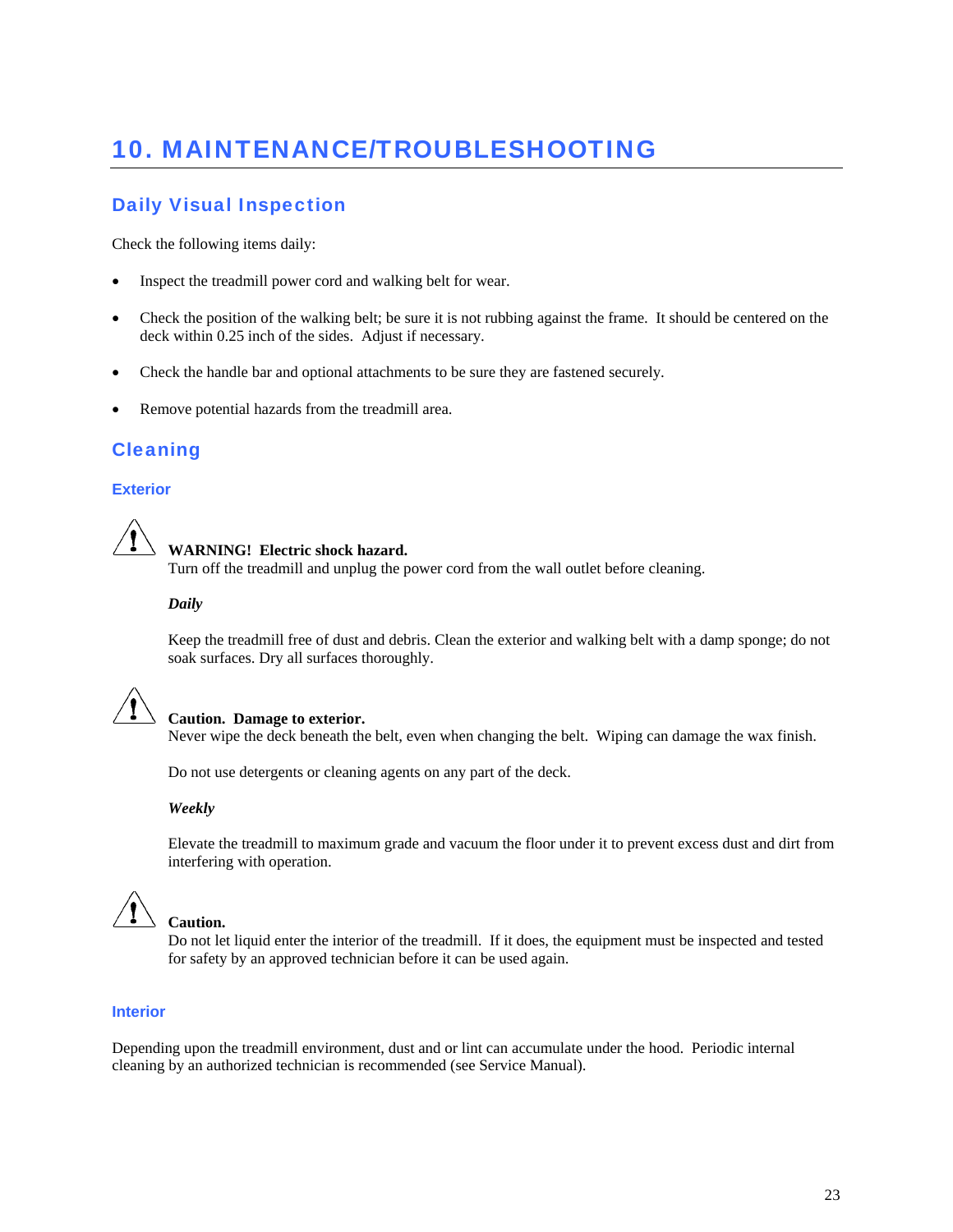## **Disinfection**

If it is necessary to disinfect the treadmill, follow the procedures established by your institution.

• Do not use liquids on the deck surface.

## Adjustments

Tools required: Hex wrenches Phillips screwdriver Torque wrench

#### **WARNING! Catching of clothing.**

Secure long hair and loose clothing before using the treadmill or working near the treadmill walking surface or pulleys.

#### **Belt Tension**

Adjust the belt tension whenever the belt slips or moves unsteadily during operation:

- 1. Use the controls on the monitoring system to start the treadmill at minimum speed and grade, then increase the speed to 2.5 mph.
- 2. Hold onto the handrail for balance and walk heavily on the treadmill by marching flat-footed.
	- a. If the belt hesitates or lags noticeably, tighten the belt as in steps 3 and 4.

**Note**: Do not use all your weight to resist the belt movement. Too much resistance applied too long (more than two seconds) will shut down the system. If this should occur, recycle power to resume normal operation.

- b. Increase the speed to 4.5 mph (7.1 km/h) and jog on the treadmill. If the belt hesitates or lags noticeably, tighten the belt as in steps 3 and 4.
- c. Increase the speed to 6.5 mph (10.3 km/h) and run on the treadmill. If the belt hesitates or lags noticeably, tighten the belt as in steps 3 and 4.
- 3. Locate the two adjustment bolts at the rear of the treadmill (see Figure 4).

#### **Figure 4 Adjustment bolts**

1 Adjustment bolts

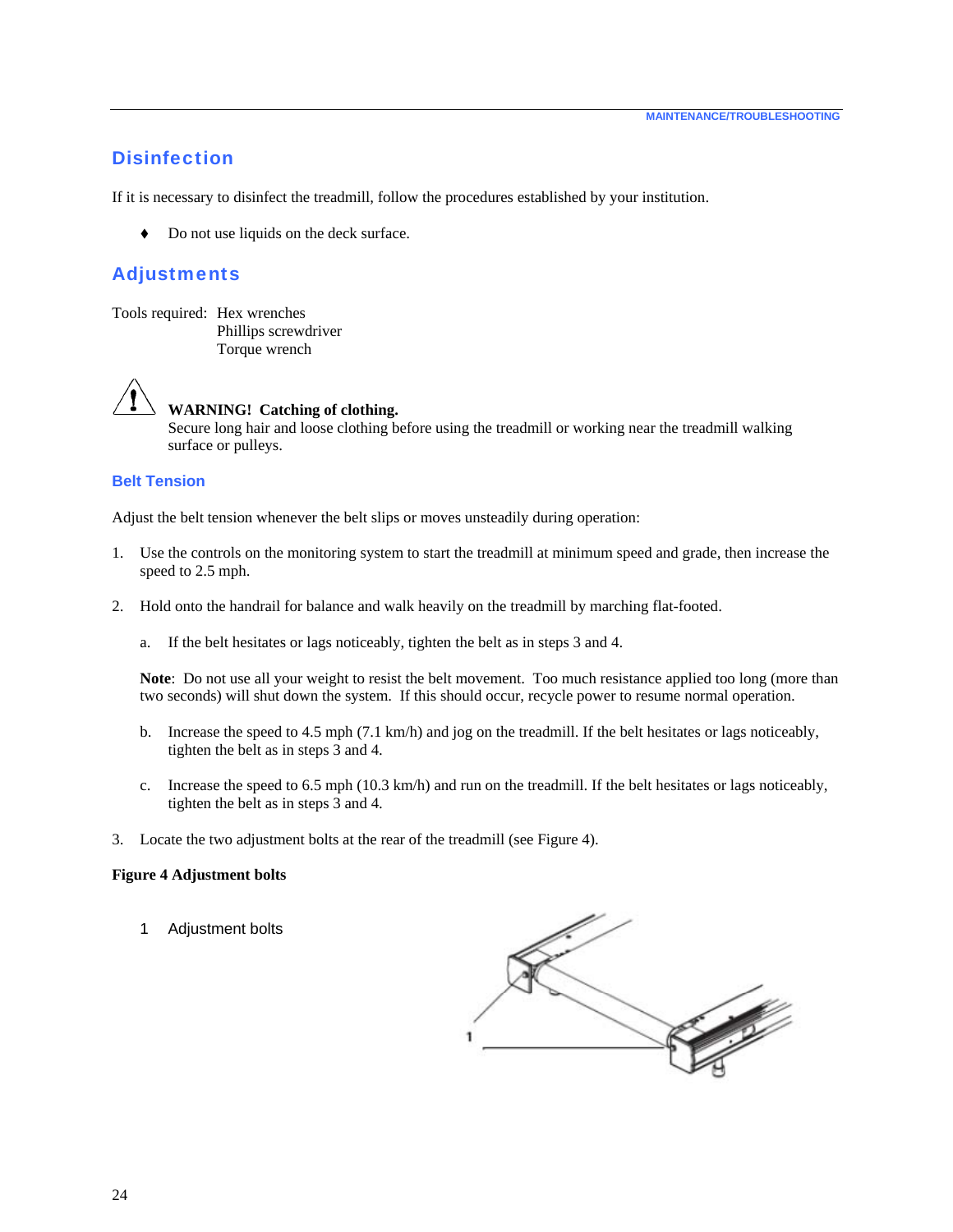4. Rotate both adjustment bolts clockwise ¼ turn. Test the belt tension as in Step 2. Repeat if necessary until the belt runs smoothly without slipping. If more than three adjustments are necessary, call an authorized technician.



#### **Caution. Belt damage.**

Do not overtighten the walking belt. Overtightening can damage the belt and rollers. Do not torque adjustment screws beyond 80 in/lb (9 Nm) maximum..

- 5. Stop the treadmill.
- 6. Check the position of the rear roller guards and adjust if necessary (see Figure 5).

#### **Belt Tracking**

Perform this procedure whenever the belt moves to one side or the other.



#### **WARNING! Falling hazard.**

Stay off the belt when adjusting the tracking. Do not touch or grab the walking belt while it is moving.

To adjust the belt tracking:

- 1. Use the controls on the monitoring system to start the treadmill at minimum speed and grade.
- 2. Increase speed to 6 mph (9.5 km/h) and make the following adjustment (See Figure 4 for the location of the bolts):
	- If the belt moves to the right, rotate the right tension bolt clockwise  $\frac{1}{4}$  turn.
	- If the belt moves to the left, rotate the left tension bolt clockwise 1/4 turn.
- 3. After making an initial adjustment, run the treadmill for several minutes and observe how the belt tracks; adjustments to belt tracking take several minutes to become apparent. If the belt continues to move off center, adjust accordingly until it is properly centered.

If more than three adjustments are necessary, call an authorized technician.



#### **Caution. Damage to belt and rollers.**

Do not overtighten the walking belt. Overtightening can damage the belt and rollers. Do not torque adjustment screws beyond 80 in/lb (9N/m) maximum.

- 4. Stop the treadmill.
- 5. Check the position of the rear roller guards and adjust if necessary (see Figure 5).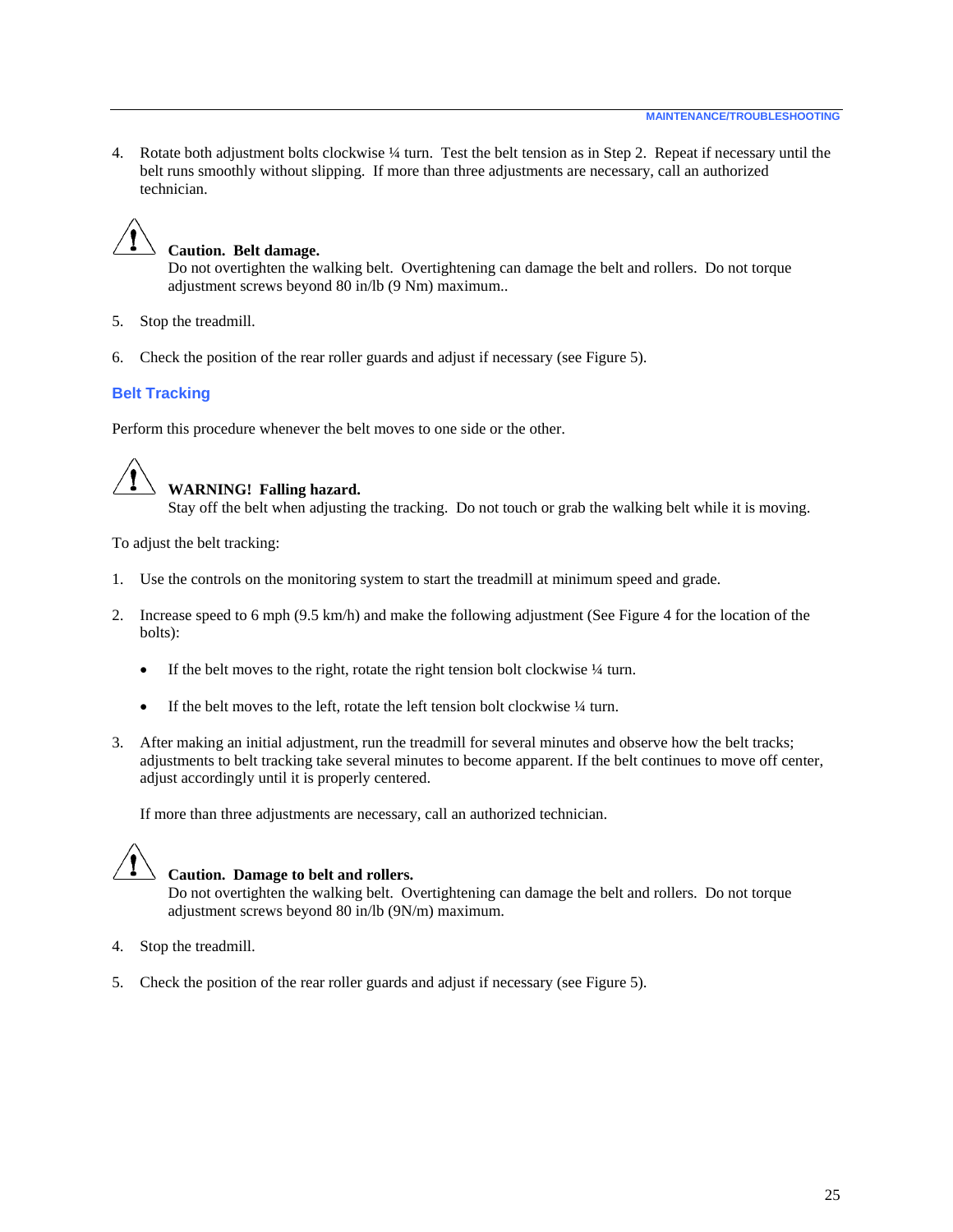## Rear Rollers Guards

Check the position of the rear roller guards each time you readjust the belt tracking or the belt tension. The roller guards are located at the rear of the treadmill between the rear roller and the deck (see Figure 5).

#### **Figure 5 Roller Guard**

- 1 Adjustment Screws
- 2 Roller Guard



Adjust the guards when the gap between the roller and the guard exceeds 3/8 (0.375) inch (9.5 mm).

- 1. Disconnect the treadmill power cord from the power source.
- 2. Loosen, but do not remove, the two screws attaching the rear roller guard to the deck (hold the wing nuts on the underside with your finger).
- 3. Slide the rear roller guard towards the rear roller until the gap between the two is approximately 0.1 inch (2.5 mm or the thickness of two quarters).
- 4. Tighten the mounting screws loosened in Step 2.
- 5. Connect the power cord.
- 6. Use the controls on the monitoring system to start the treadmill belt. If there is a scraping noise by the rear roller guards, redo steps 1 through 6.

## Electrical Testing

Electrical testing is to be done by the facility's biomedical department as required. Check the leakage current of the treadmill periodically—at least every nine months—to be sure it does not exceed local or provincial standards.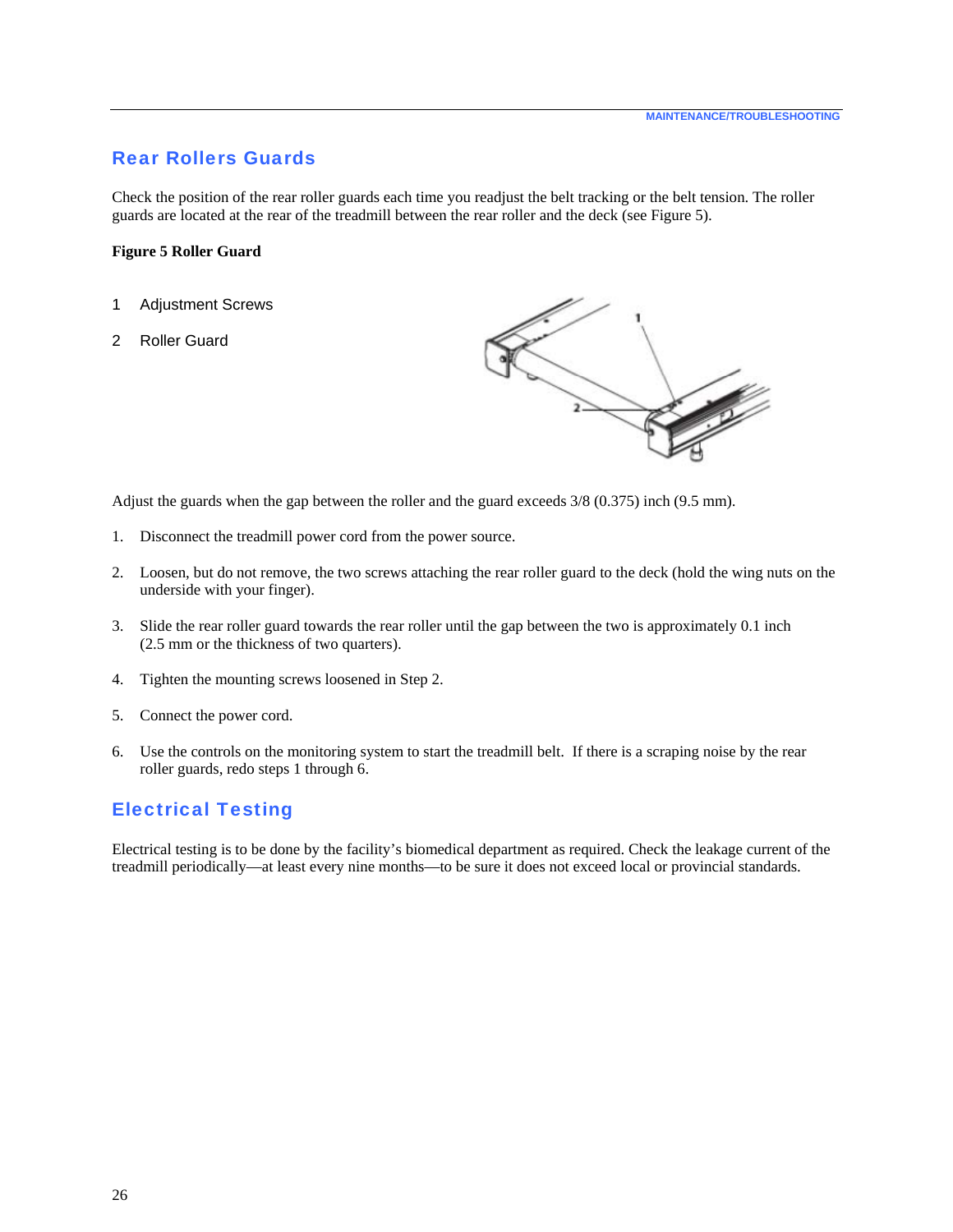## Moving the Treadmill



Moving the treadmill requires two people.

To move the treadmill:

- 1. Set the treadmill to 3 to 5% grade.
- 2. To avoid electric shock, turn off the treadmill circuit breaker and the monitoring system, then remove the power cord from the power source.
- 3. Disconnect all cables that are attached to the treadmill or any other equipment which is attached to the treadmill.



#### **WARNING! Pinch hazard.**

As long as the treadmill is plugged into a powered outlet and the treadmill circuit breaker is set to ON, the treadmill is receiving power, even when the monitoring system is turned off. Do not place hands beneath the treadmill while it is plugged in.

4. Together, lift the rear of the treadmill, then roll it to the new site using the wheels on the front of the treadmill.

**Note**: You may stand the treadmill on end to maneuver around corners.

## Storing the Treadmill

When storing for prolonged periods, cover the treadmill with a dust cover. Do not store in damp areas.



#### **WARNING! Falling hazard.**

Do not store the treadmill on its end as it could fall on someone.

Before using the treadmill again after moving or storage, check the power cord and all attachments to be sure they are undamaged and securely connected, then test the system for proper operation.

## Troubleshooting

If the walking belt does not run, check the monitoring system for an error code. Record the code, if present, then call an authorized technician. If no error message is present, recycle the power by powering the monitoring system off and on again. If this does not eliminate the fault, check the interface cables for proper connection.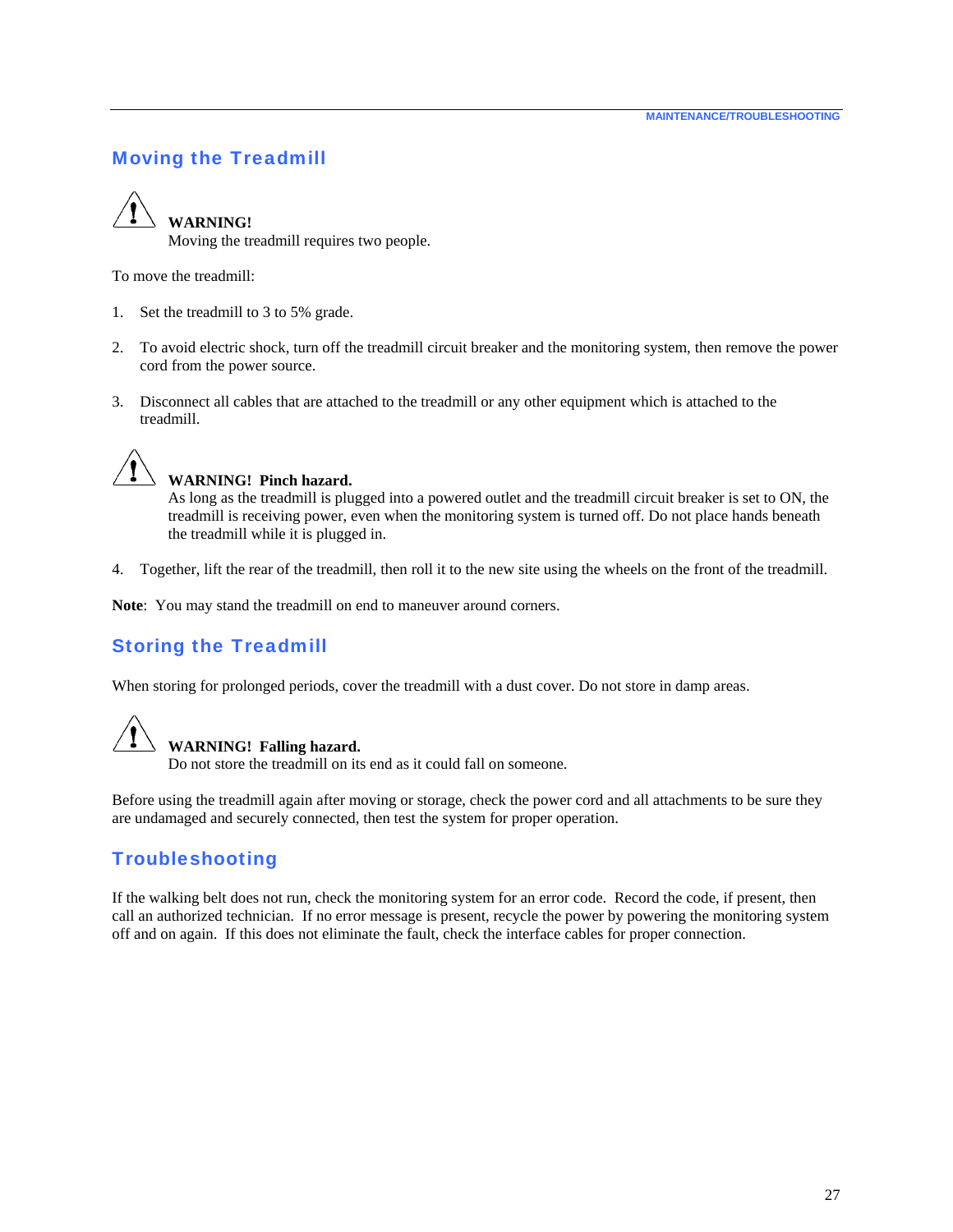If problems persist, refer to the Troubleshooting Guide. Problems beyond the scope of this table may require service assistance to isolate and correct. Contact an authorized technician or call 888-667-8272.



#### **WARNING! Electric shock hazard.**

Do not remove the treadmill hood: Dangerous voltages are present. There are no operator-serviceable components.



### **Caution. Authorized service only.**

Servicing should be done only by an authorized technician who should consult the service manual before attempting any in-depth troubleshooting..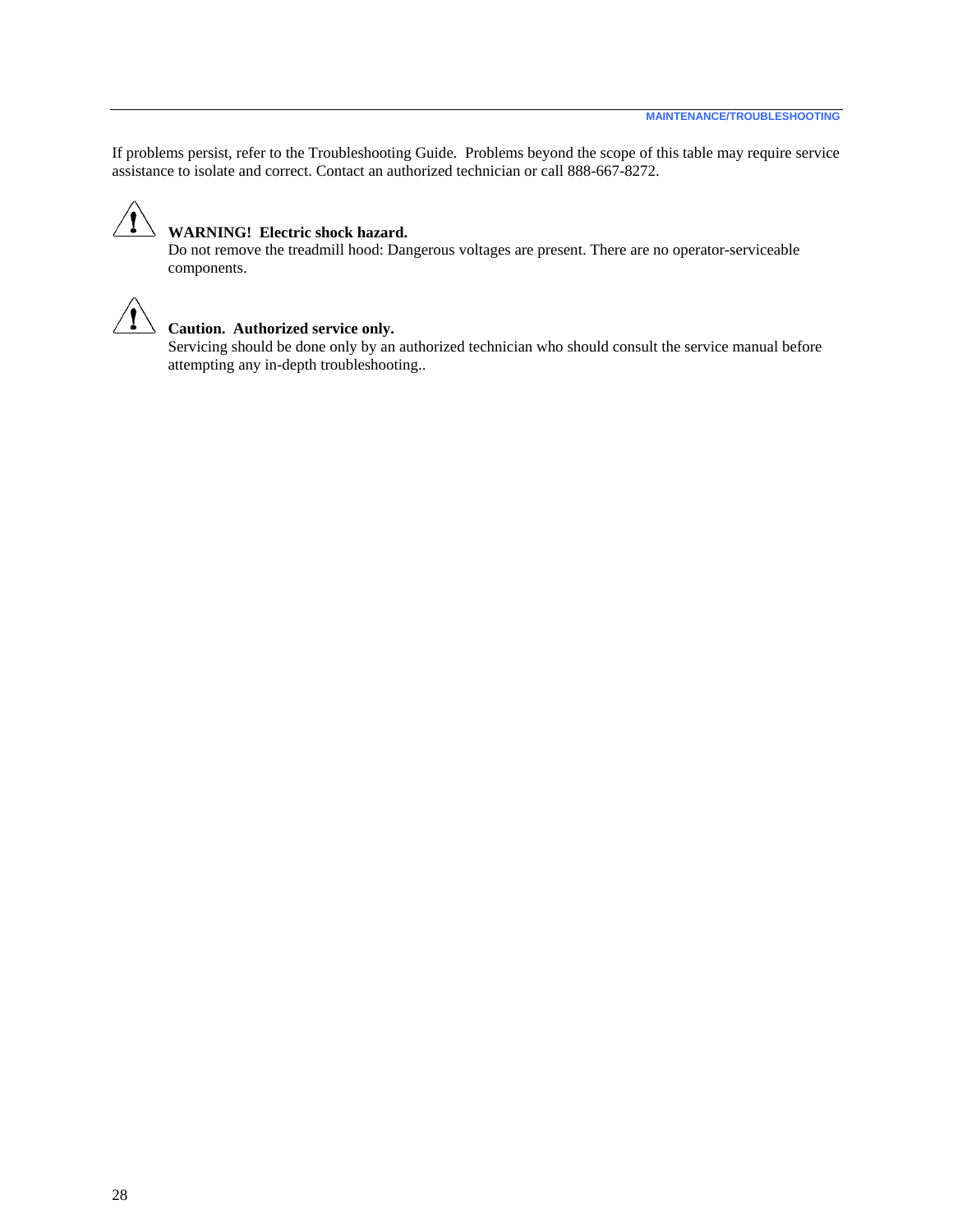## Troubleshooting Guide

| <b>Problem</b>                                                               | <b>Possible Cause</b>                                              | <b>Remedy</b>                                                                                                          |  |
|------------------------------------------------------------------------------|--------------------------------------------------------------------|------------------------------------------------------------------------------------------------------------------------|--|
|                                                                              | Treadmill or monitoring<br>system power cord is not<br>plugged in. | Plug in power cords.                                                                                                   |  |
|                                                                              | Interface cable<br>disconnected or damaged.                        | Plug in and secure interface cable. Replace if<br>damaged.                                                             |  |
|                                                                              | Monitoring system power<br>off.                                    | Turn on power. Check AC power, if necessary.                                                                           |  |
|                                                                              | Circuit breaker on treadmill<br>hood reads OFF.                    | Set the circuit breaker switch on the treadmill to ON.                                                                 |  |
| Treadmill will not run.                                                      | Start key not selected.<br>1.<br>2.<br>Not in proper menu.         | Press proper key on monitoring system control<br>panel. Consult stress test system user guide.                         |  |
|                                                                              | No power at outlet                                                 | Check building circuit breaker.                                                                                        |  |
|                                                                              | Voltage below nominal.                                             | Provide dedicated line for treadmill.                                                                                  |  |
|                                                                              | Emergency Stop button<br>has been unplugged.                       | Plug into connector on front of hood.                                                                                  |  |
|                                                                              | <b>Emergency Stop button</b><br>activated.                         | Turn emergency stop button counter-clockwise to<br>deactivate.                                                         |  |
|                                                                              | Internal problem.                                                  | Service required. Contact an authorized technician.                                                                    |  |
| Walking belt too far left or<br>right.                                       | Improper belt tracking.                                            | Adjust tracking (see "Belt Tracking" in this section).<br>If problem persists, contact an authorized technician.       |  |
| Walking belt slips, but front<br>roller turns.                               | Improper belt tension.                                             | Adjust belt tension (see "Belt Tension" in this<br>section). If problem persists, contact an authorized<br>technician. |  |
| Walking belt hesitates;<br>adjusting walking belt<br>tension is ineffective. | Internal drive belt slipping.                                      | Service required. Contact an authorized technician.                                                                    |  |
| Treadmill will not change                                                    | Excess weight on treadmill.                                        | See the Specifications section for maximum load.                                                                       |  |
| grade.                                                                       | Internal problem.                                                  | Service required. Contact an authorized technician.                                                                    |  |
| Circuit breaker trips during<br>normal operation.                            | Power fault.                                                       | Service required. Contact an authorized technician.                                                                    |  |
| Error messages on stress<br>test monitor.                                    | Refer to monitoring system<br>user guide.                          | Refer to monitoring system user guide.                                                                                 |  |
|                                                                              | Internal problem.                                                  | Service required. Contact an authorized technician.                                                                    |  |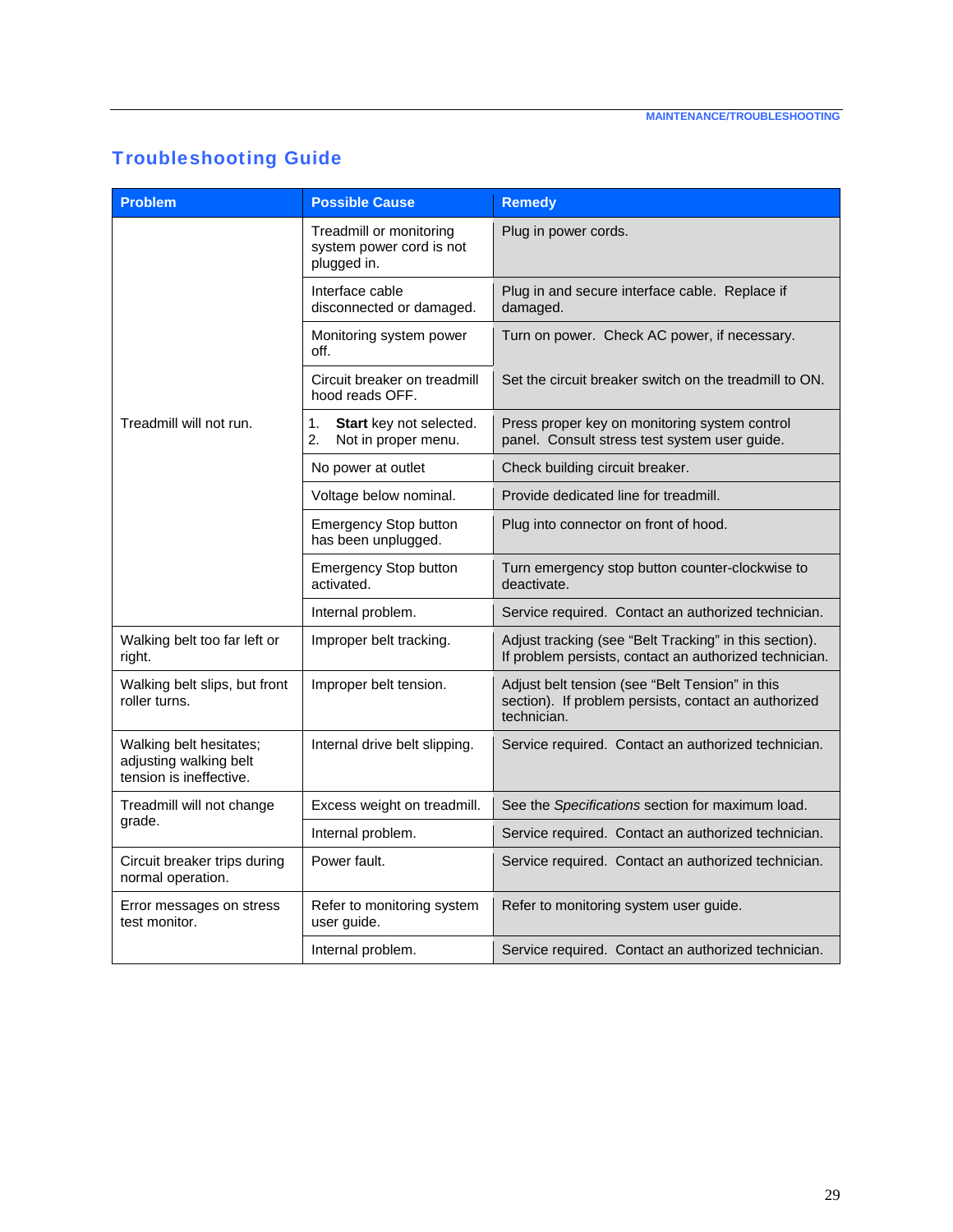**MAINTENANCE/TROUBLESHOOTING**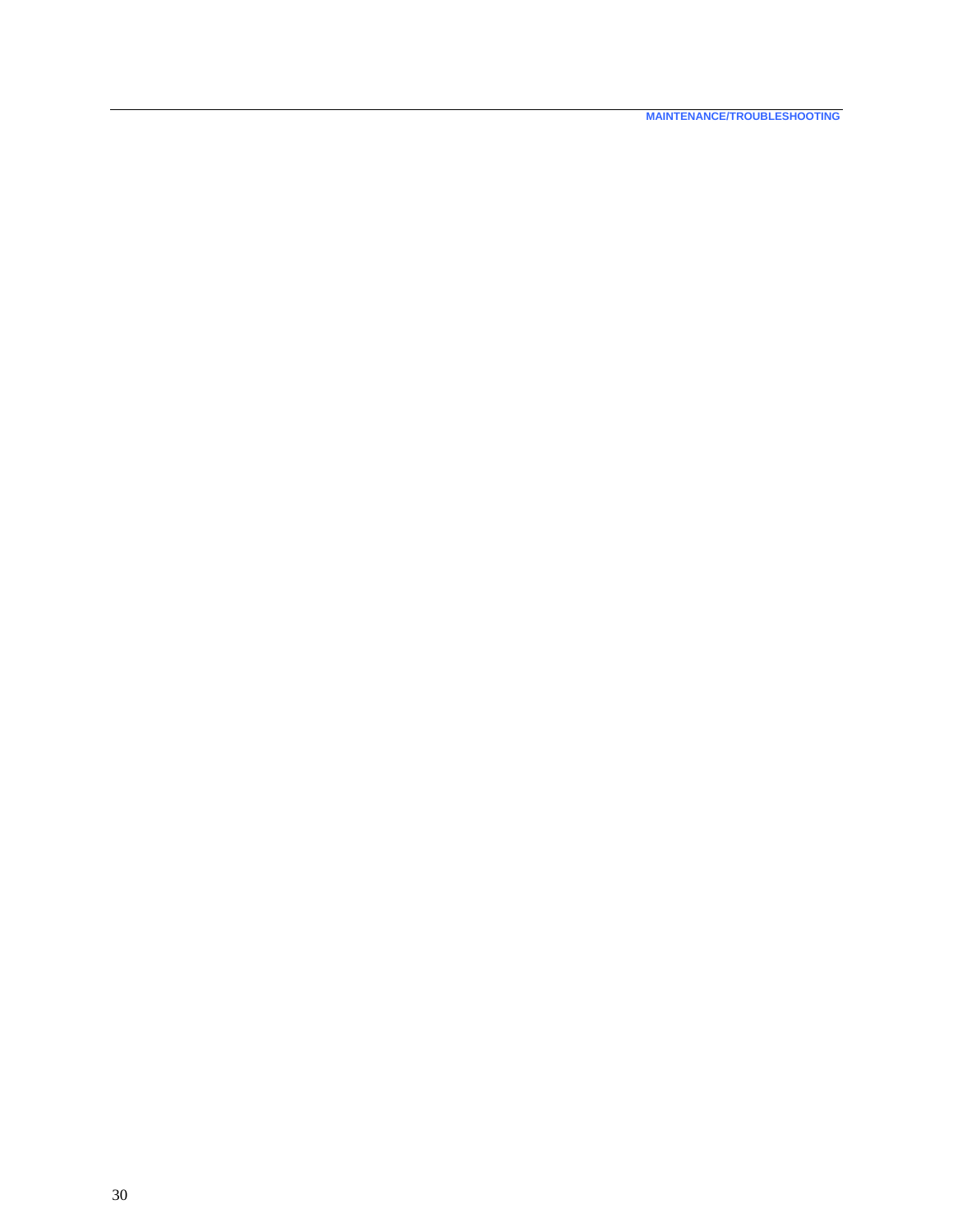## 11. SPECIFICATIONS

## Cardiac Stress Treadmills

Cardiac Stress Treadmills have the following specifications:

| <b>Performance</b>                                          |                                                                                        |
|-------------------------------------------------------------|----------------------------------------------------------------------------------------|
| Maximum Rated Load                                          | 500 lb (227.3 kg) (with restrictions – see Speed Vs. Weight graph in<br>this section). |
| Belt Speed Range $\pm$ 0.2 mph<br>(continuously adjustable) | 0.8 to 9.6 mph $(1.3$ to 15.4 km/h)                                                    |
| Grade Range $\pm$ 0.5%                                      | 0 to $25%$                                                                             |

| <b>Physical</b>         |                                                                            |
|-------------------------|----------------------------------------------------------------------------|
| Weight                  | TM55: 352 lb (160 kg)<br>TM65: 375 lb (170 kg)                             |
| Nominal Walking Surface | TM55: 20 x 55 in. (51 x 140 cm)<br>TM65: 20 x 65 in. (51 x 165 cm)         |
| <b>Treadmill Area</b>   | TM55: 29.9 x 80.2 in. (76 x 204 cm)<br>TM65: 29.9 x 90.2 in. (76 x 229 cm) |
| Walking Surface Height  | 7.0 in. (18 cm) from floor                                                 |
| Handrail Height         | 47.2 in. (120 cm) from floor                                               |

| <b>Environmental</b>         |                                                                                                  |
|------------------------------|--------------------------------------------------------------------------------------------------|
| Temperature                  | Operating: 50 to 104 $\degree$ F (10 to 40 $\degree$ C)<br>Storage: -40 to 158 °F (-40 to 70 °C) |
| Humidity<br>(non-condensing) | Operating: 15 to 95% relative<br>Storage: 5 to 95% relative                                      |

## Power Requirements

Listed below are the power requirements for your treadmill.

| Nominal Voltage Range<br>$\frac{1}{2}$ (min – max) / Hertz* | <b>Current Draw (Amps)</b> | <b>Min. Branch Circuit Amps</b> |  |  |
|-------------------------------------------------------------|----------------------------|---------------------------------|--|--|
| 100-120 V, 50/60 Hz                                         | $20**$                     | 20                              |  |  |
| 200-240 V, 50/60 Hz                                         | $10^{**}$                  | 10                              |  |  |

\* The nominal voltage range is listed on the serial number name plate, which can be found on the hood under the circuit breaker switch.

\*\* Full-load current is computed as described in section 430-24 of the National Electrical Code.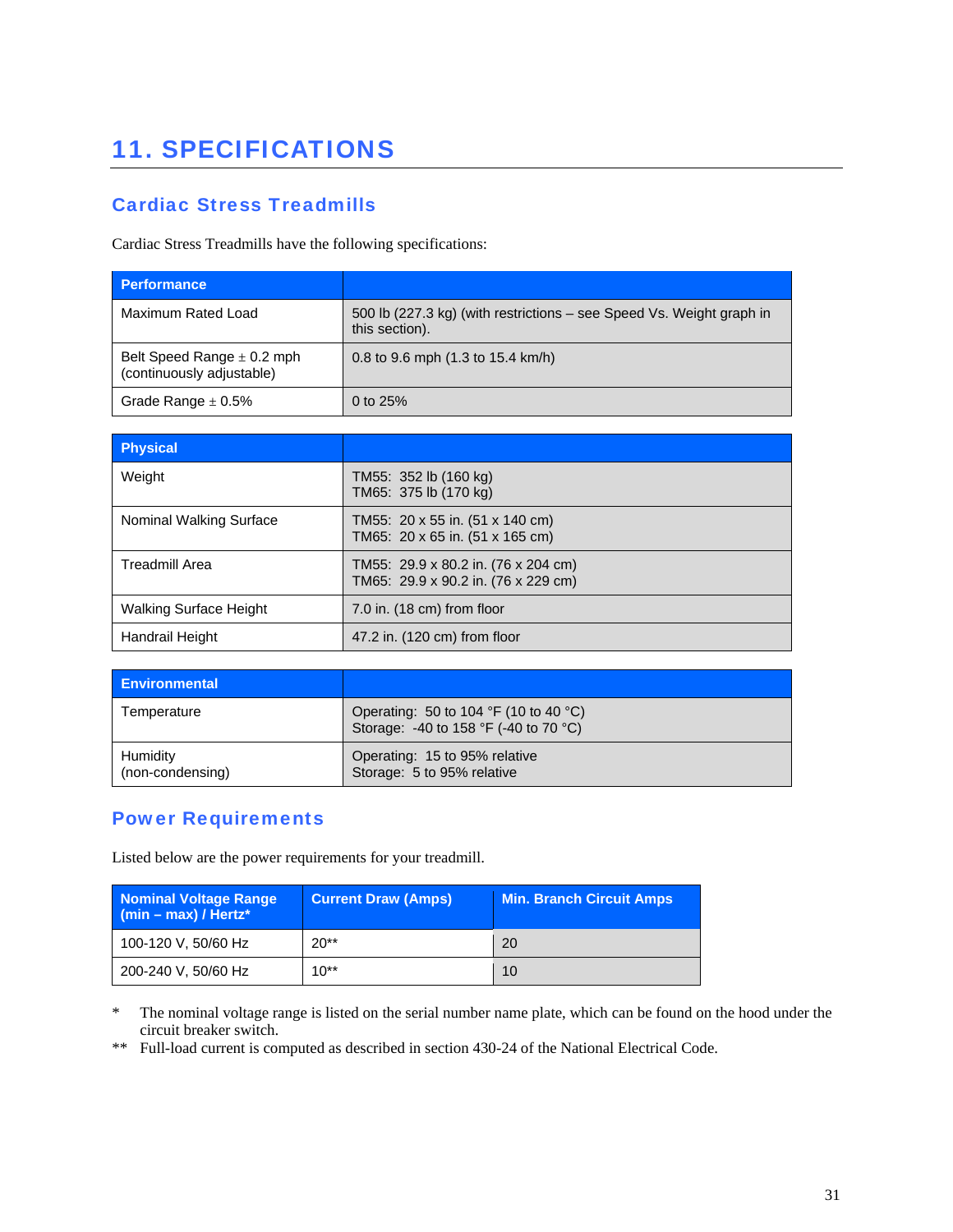## Speed vs Weight Range

The following graph illustrates the relationship between speed and weight for the treadmills.

### **Figure 6 Speed vs. Weight graph**



Performance Envelope 115V or 230V Operation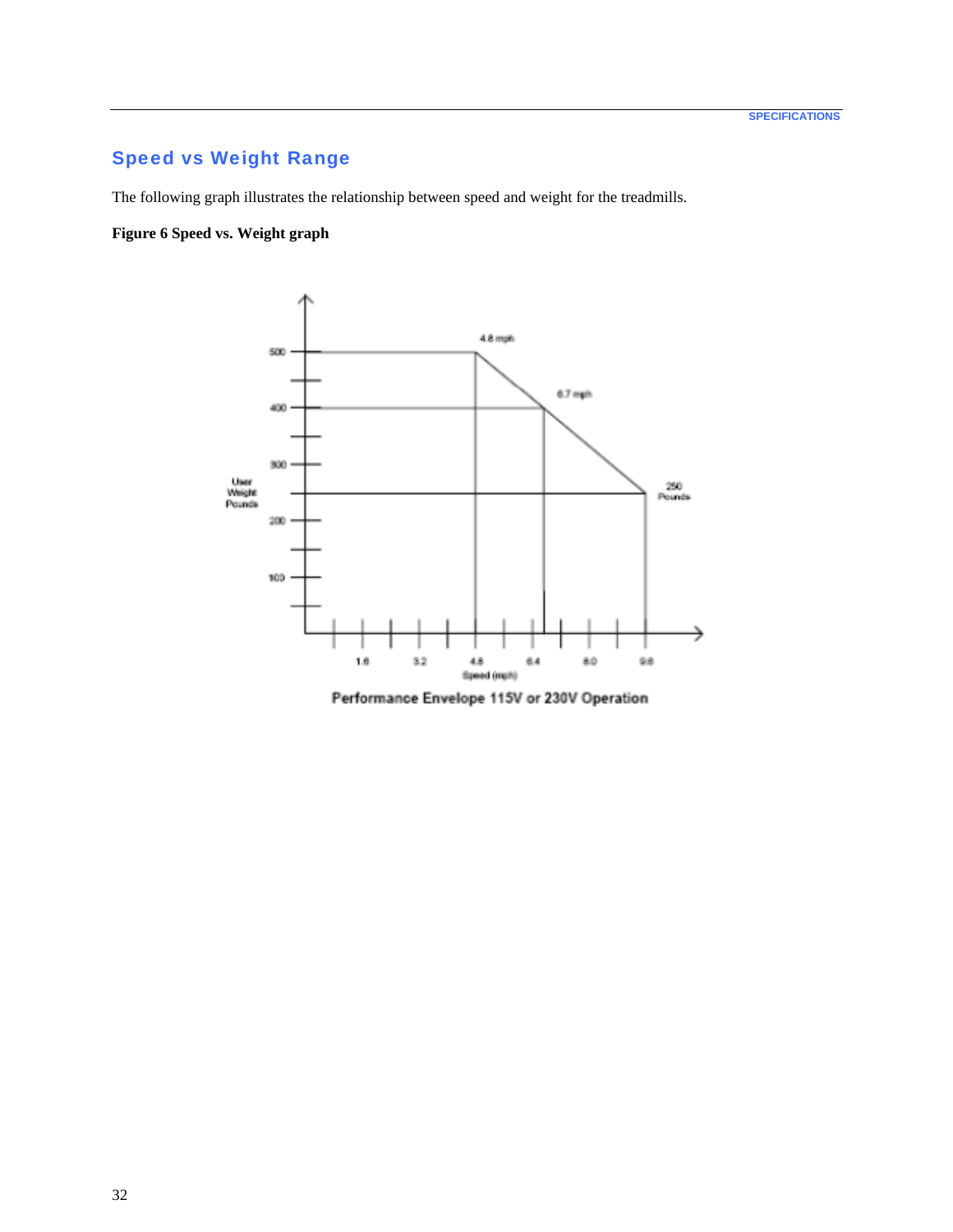## % Grade vs Angle Relationship



 $\tan \theta = \frac{\text{rise}}{\text{run}}$ Grade =  $\frac{rise}{run}$ Grade =  $\tan \theta$ 

 $\theta$  = arctan (Grade)

Note:  $15\%$  grade = grade = 0.15

**Figure 7 %Grade vs. Angle Graph** 

| <b>Grade</b><br>$(\%)$ | Angle<br>(°) | <b>Grade</b><br>$(\%)$ | <b>Angle</b><br>(°) | <b>Grade</b><br>$(\%)$ | <b>Angle</b><br>$(^\circ)$ | <b>Grade</b><br>$(\%)$ | <b>Angle</b><br>(°) | <b>Grade</b><br>$(\%)$ | <b>Angle</b><br>(°) |
|------------------------|--------------|------------------------|---------------------|------------------------|----------------------------|------------------------|---------------------|------------------------|---------------------|
| 0.0                    | 0.00         | 5.0                    | 2.86                | 10.0                   | 5.71                       | 15.0                   | 8.53                | 20.0                   | 11.31               |
| 0.5                    | 0.29         | 5.5                    | 3.15                | 10.5                   | 5.99                       | 15.5                   | 8.81                | 20.5                   | 11.59               |
| 1.0                    | 0.57         | 6.0                    | 3.43                | 11.0                   | 6.28                       | 16.0                   | 9.09                | 21.0                   | 11.86               |
| 1.5                    | 0.86         | 6.5                    | 3.72                | 11.5                   | 6.56                       | 16.5                   | 9.37                | 21.5                   | 12.13               |
| 2.0                    | 1.15         | 7.0                    | 4.00                | 12.0                   | 6.84                       | 17.0                   | 9.65                | 22.0                   | 12.41               |
| 2.5                    | 1.43         | 7.5                    | 4.29                | 12.5                   | 7.13                       | 17.5                   | 9.93                | 22.5                   | 12.68               |
| 3.0                    | 1.72         | 8.0                    | 4.57                | 13.0                   | 7.41                       | 18.0                   | 10.20               | 23.0                   | 12.95               |
| 3.5                    | 2.00         | 8.5                    | 4.86                | 13.5                   | 7.69                       | 18.5                   | 10.48               | 23.5                   | 13.22               |
| 4.0                    | 2.29         | 9.0                    | 5.14                | 14.0                   | 7.97                       | 19.0                   | 10.76               | 24.0                   | 13.50               |
| 4.5                    | 2.58         | 9.5                    | 5.43                | 14.5                   | 8.25                       | 19.5                   | 11.03               | 24.5                   | 13.77               |
| 5.0                    | 2.86         | 10.0                   | 5.71                | 15.0                   | 8.53                       | 20.0                   | 11.31               | 25.0                   | 14.04               |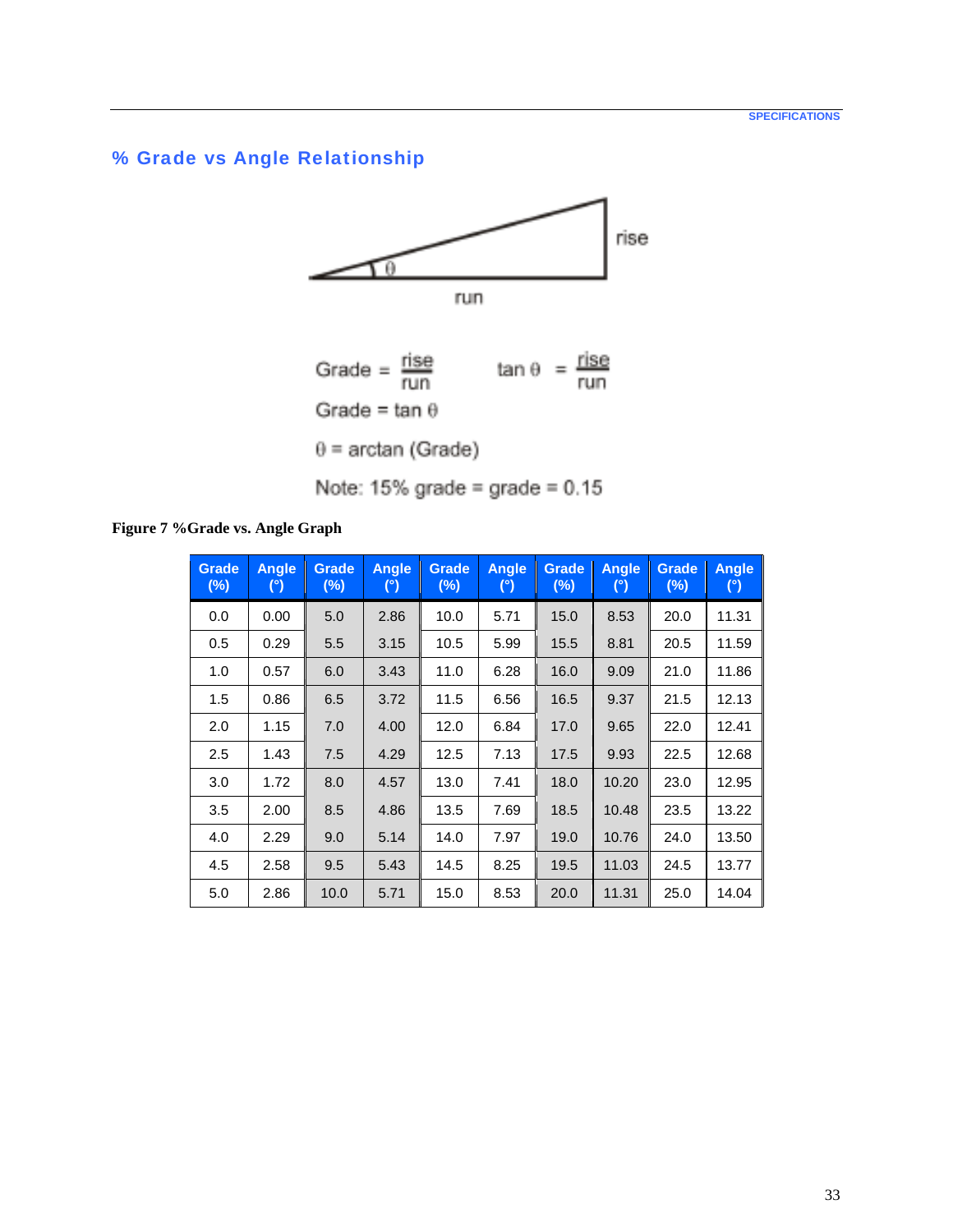**SPECIFICATIONS**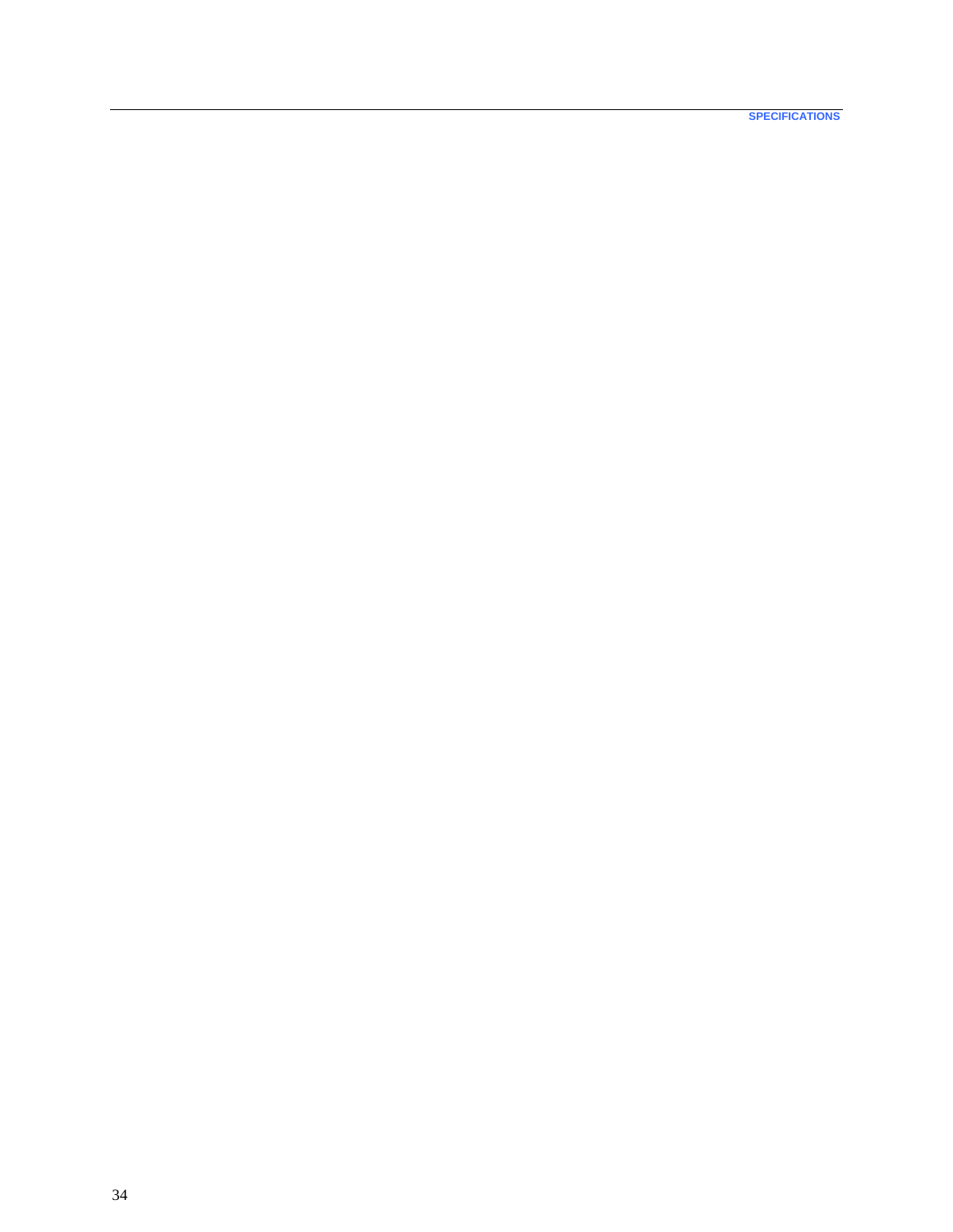## 12. RECEIVING AND INSTALLATION

## Receiving

When the carrier delivers your order, verify that the number of items received equals the number listed on the freight bill or express receipt.

Inspect the containers for damage. Itemize discrepancies and damage on the waybill and have the agent sign it. Failure to describe external evidence of loss adequately may result in the carrier refusing to honor your claim. Do not discard the packing materials until you have verified physical condition and proper operation.

## Installation Notice

The treadmill and controller must be installed correctly before being used. We recommend that you contact your treadmill dealer or representative when your equipment arrives. The representative will help unpack, install, and demonstrate it, to ensure that:

- equipment is free from shipping damage.
- the treadmill is connected correctly to the appropriate AC power source.
- installation and operation are in accordance with standards stated in this manual.

Incorrect installation by unauthorized personnel can lead to equipment damage and may void the warranty.



#### **WARNING! Dedicated circuit.**

The treadmill must be on a dedicated branch circuit. No other device should be connected to that circuit.

Excessive risk current (leakage) can result if the equipment is not properly grounded.

Failure to follow these guidelines will produce a serious or possibly fatal electrical shock hazard. Consult a qualified electrician as required.

#### Site Requirements

The treadmill requires a dedicated AC power line (refer to "Power Requirements" in the *Specifications* section). To ensure electrical safety, the treadmill is equipped with a three-wire power cord and three-pronged plug. To maintain ground reliability, the plug must be connected to an equivalent receptacle.



#### **Caution. Operate in conditioned environment.**

The treadmill is designed to operate in a typical clinical environment with adequate heat dissipation (1850 Watts maximum).

Place the treadmill on a flat surface, free of moisture and debris. Maintain a minimum clearance of 1.5 feet (0.5 m) on each side and 6 feet at the rear.

If the preamp for the Q-Stress system is to be attached to the handrail, maintain a clearance of 1.5 feet (0.5 m) at the front of the treadmill.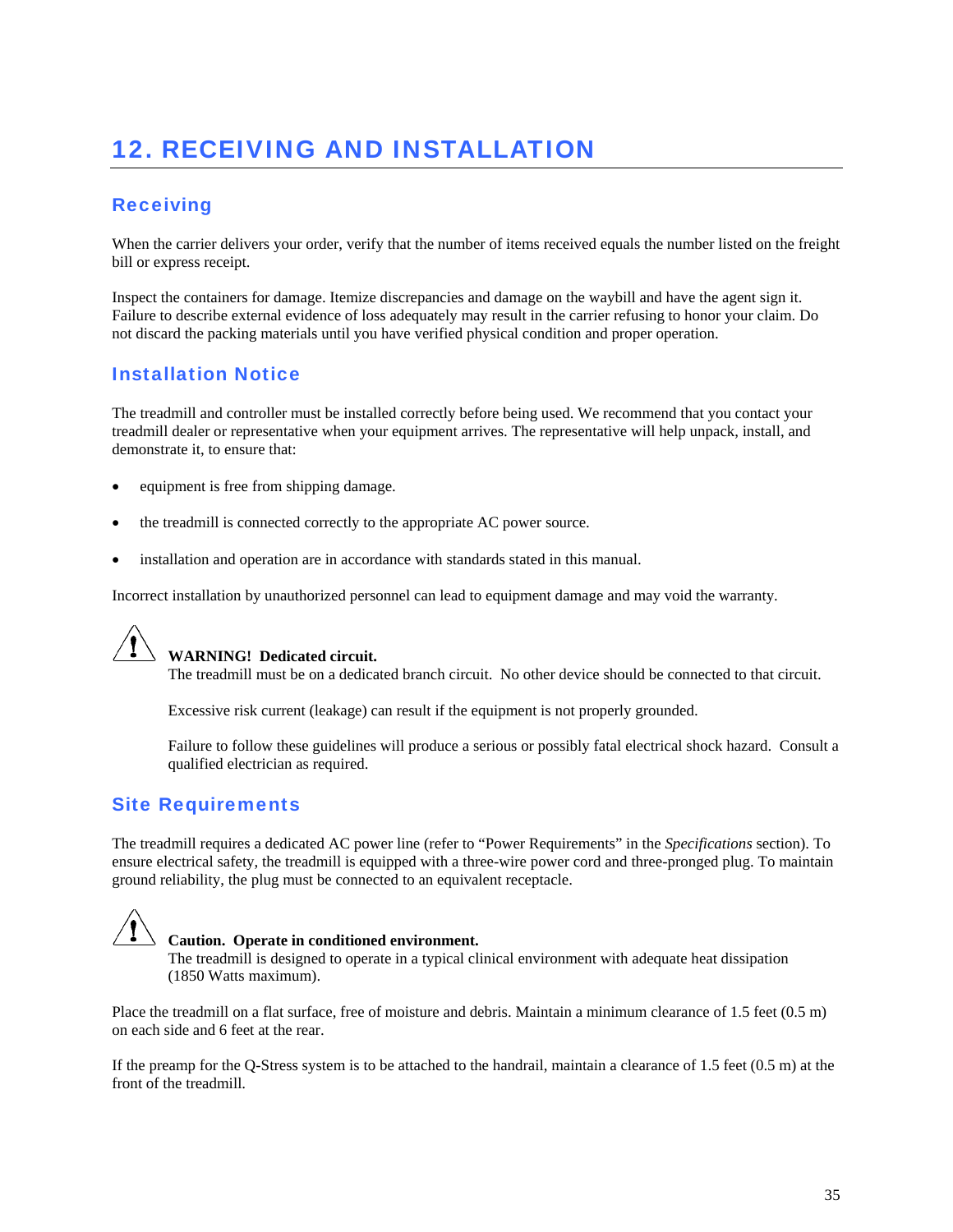### Installation

If you choose to install your treadmill without the assistance of your representative, follow the procedure given below:

#### **Tools**

• hex wrench (supplied in kit)

#### **Procedure**

- 1. Ensure that the handrail gaskets have been placed in their proper location (see Figure 8).
- 2. Insert the front handrail into the holes on each side of the hood.
- 3. Use the two hex-head socket screws recessed within the front of the hood to secure the handrail:
	- a. Using the hex wrench supplied in the ship kit, turn the socket screws clockwise.
	- b. Cover the screws with the caps supplied in the ship kit.

#### **Figure 8 Example of Treadmill front**



- 1 Handle bar gasket
- 2 Socket screw
- 3 Cap in place
- 4 Emergency Stop switch Connector (optional)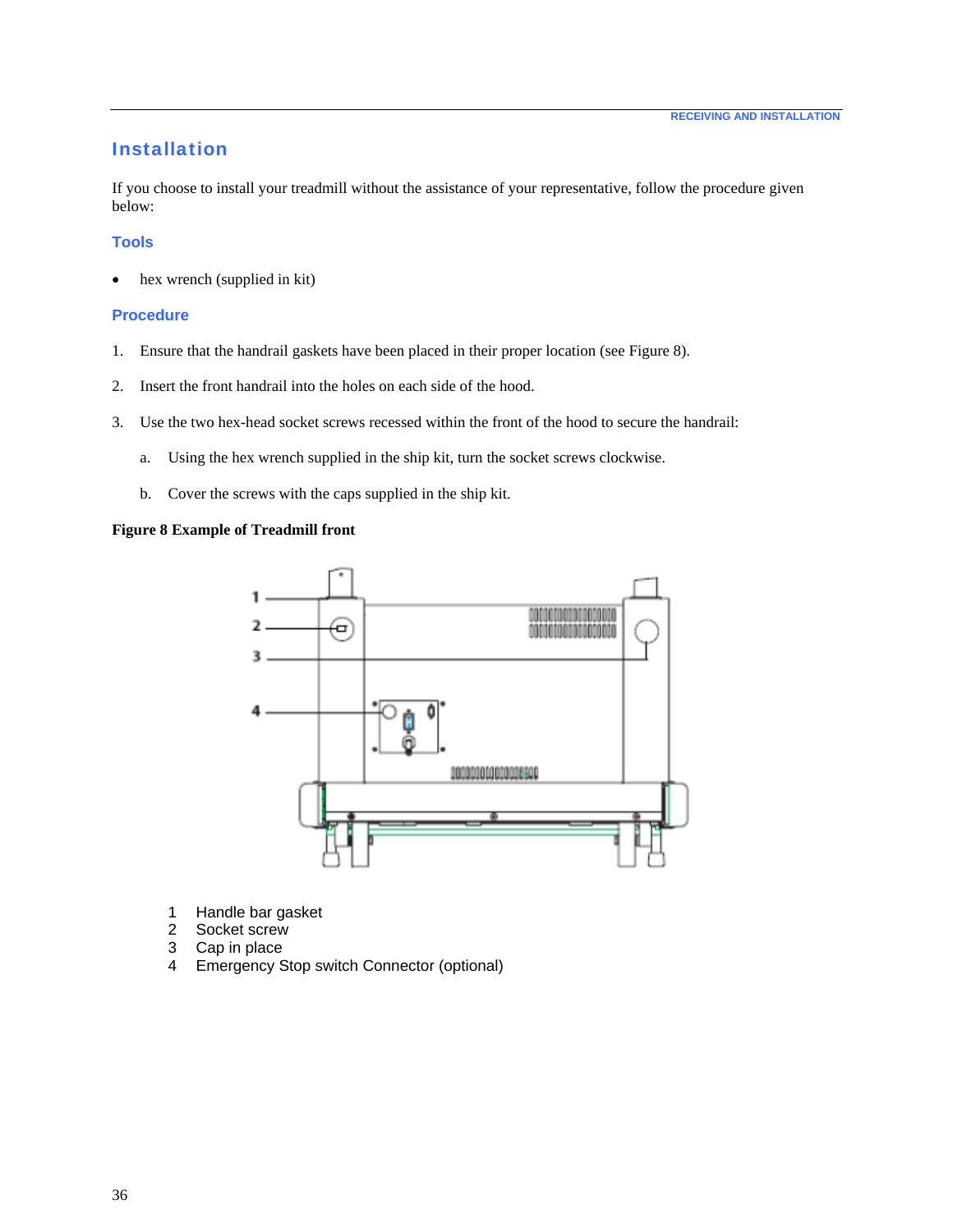4. Plus the cable for the optional Emergency Stop Button, if present, into the connector on the front of the hood (see Figure 8).

**Note**: If the optional Emergency Stop Button is present, it must remain connected and secured at all times. It should be disconnected only by an authorized technician.

- 5. (High Voltage units only.) Plug the female end of the power cord into the connector on the front of the treadmill hood. Be sure the plug is connected securely, then tighten the clamp using the hex wrench provided.
- 6. If you want to attach the Q-Stress preamp to the handrail, follow the installation instructions included with the preamp.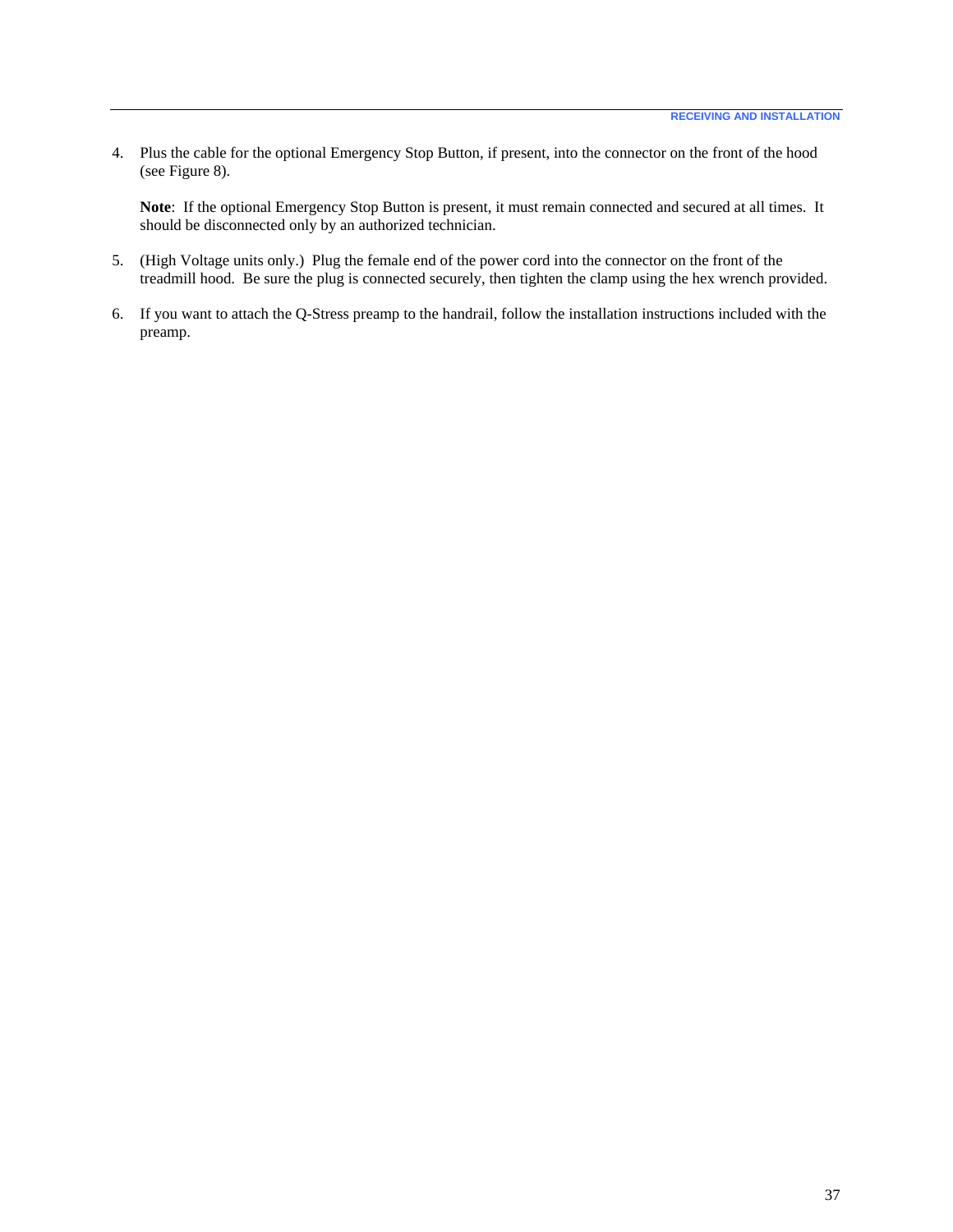### Connecting to the Monitoring System

- 1. Be sure the treadmill and the monitoring system are disconnected from the power source.
- 2. Inspect the monitoring system interface cable connector, located on the front of the hood (see Figure 9). If it appears damaged, contact an authorized technician before continuing this installation.

If the connector is undamaged, plug the male end of the monitoring system interface cable into the connector. Tighten the connector thumb screws until finger tight.

- 3. Plug the female end into the treadmill connector on the back panel of the monitoring system.
- 4. Verify that the outlet voltage matches the voltage on the nameplate located on the front of the treadmill hood.
- 5. If the voltage is adequate, plug in the power cord. Do not use this outlet if the voltage is not adequate.

#### **Figure 9 Example of Monitoring System Connections**



- 1 Monitoring System Interface Cable Connector
- 2 Emergency Stop Switch Connector
- 3 Circuit Breaker Switch
- 4 USB Monitoring System Interface Cable Connector
- 6. Check the circuit breaker switch on the treadmill hood to be sure it is set to ON.
- 7. Test the treadmill as described (see *Testing the Treadmill* in this section) by using the controls on the monitoring system.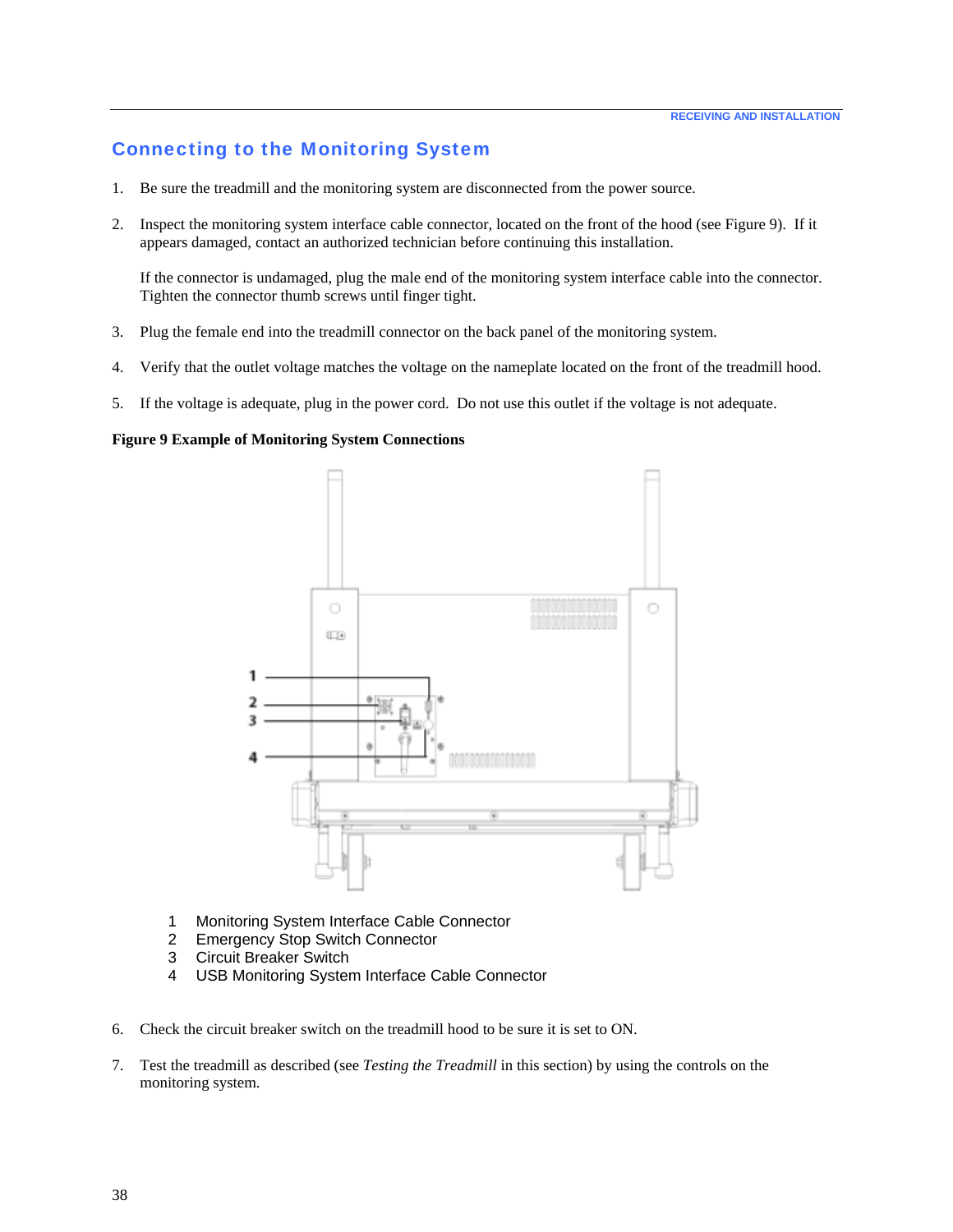## Testing the Treadmill

## **WARNING! Falling hazard.**

DO NOT permit anyone to stand on the treadmill when it is started.

- 1. Connect the treadmill power cord to the correct power outlet. Turn on treadmill power..
- 2. Start the walking belt from the monitoring system: the treadmill starts running immediately at low speed..
- 3. Set the treadmill to minimum speed and zero grade and confirm that the treadmill meets these values.
- 4. Set the treadmill to maximum speed and confirm that the treadmill meets that value.
- 5. Set the treadmill to maximum grade and confirm that the treadmill meets that value.
- 6. Let the treadmill run for at least 15 minutes.
	- a. Watch the walking belt carefully to ensure that it does not drift left or right. Adjust if necessary using the adjustment procedures described in *Adjustments* (see Maintenance/Troubleshooting section).
	- b. List for unusual noises, such as squeals or squeaks. The treadmill should run quietly.
	- c. Reduce speed and grade until the treadmill belt is moving at a reasonable speed for walking.
	- d. Walk on the moving belt and verify proper operation at representative speeds and grades. If the walking belt slips, but the front roller turns, adjust the walking belt tension.
- 7. When the test is finished:
	- a. Set the treadmill to zero grade.
	- b. Stop the walking belt.
	- c. Turn off the monitoring system.

If the treadmill is not running smoothly, contact an authorized technician before using it.